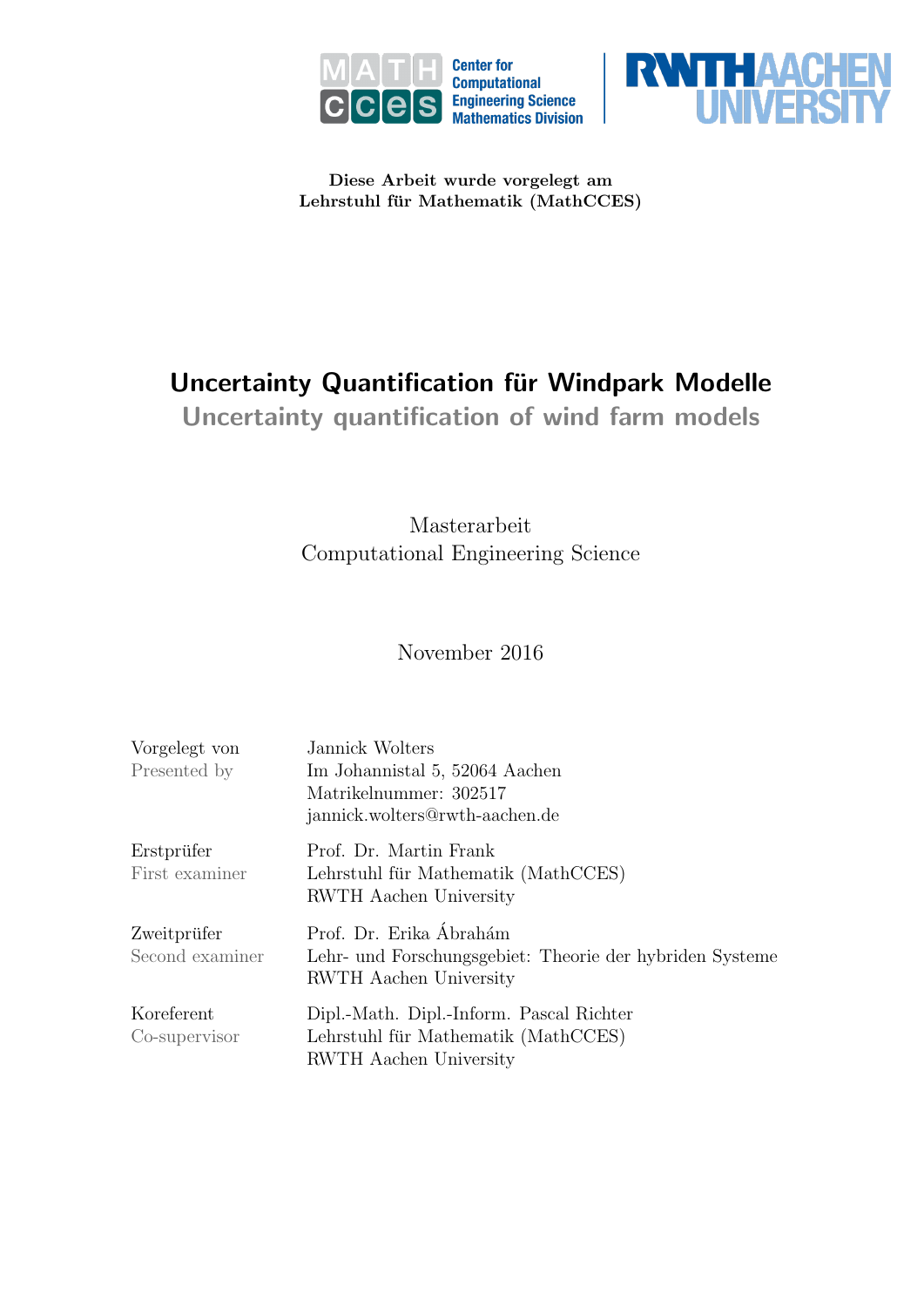# Eigenständigkeitserklärung

Hiermit versichere ich, dass ich diese Masterarbeit selbständig verfasst und keine anderen als die angegebenen Quellen und Hilfsmittel benutzt habe. Die Stellen meiner Arbeit, die dem Wortlaut oder dem Sinn nach anderen Werken entnommen sind, habe ich in jedem Fall unter Angabe der Quelle als Entlehnung kenntlich gemacht. Dasselbe gilt sinngemäß für Tabellen und Abbildungen. Diese Arbeit hat in dieser oder einer ähnlichen Form noch nicht im Rahmen einer anderen Prüfung vorgelegen.

Aachen, im November 2016

Jannick Wolters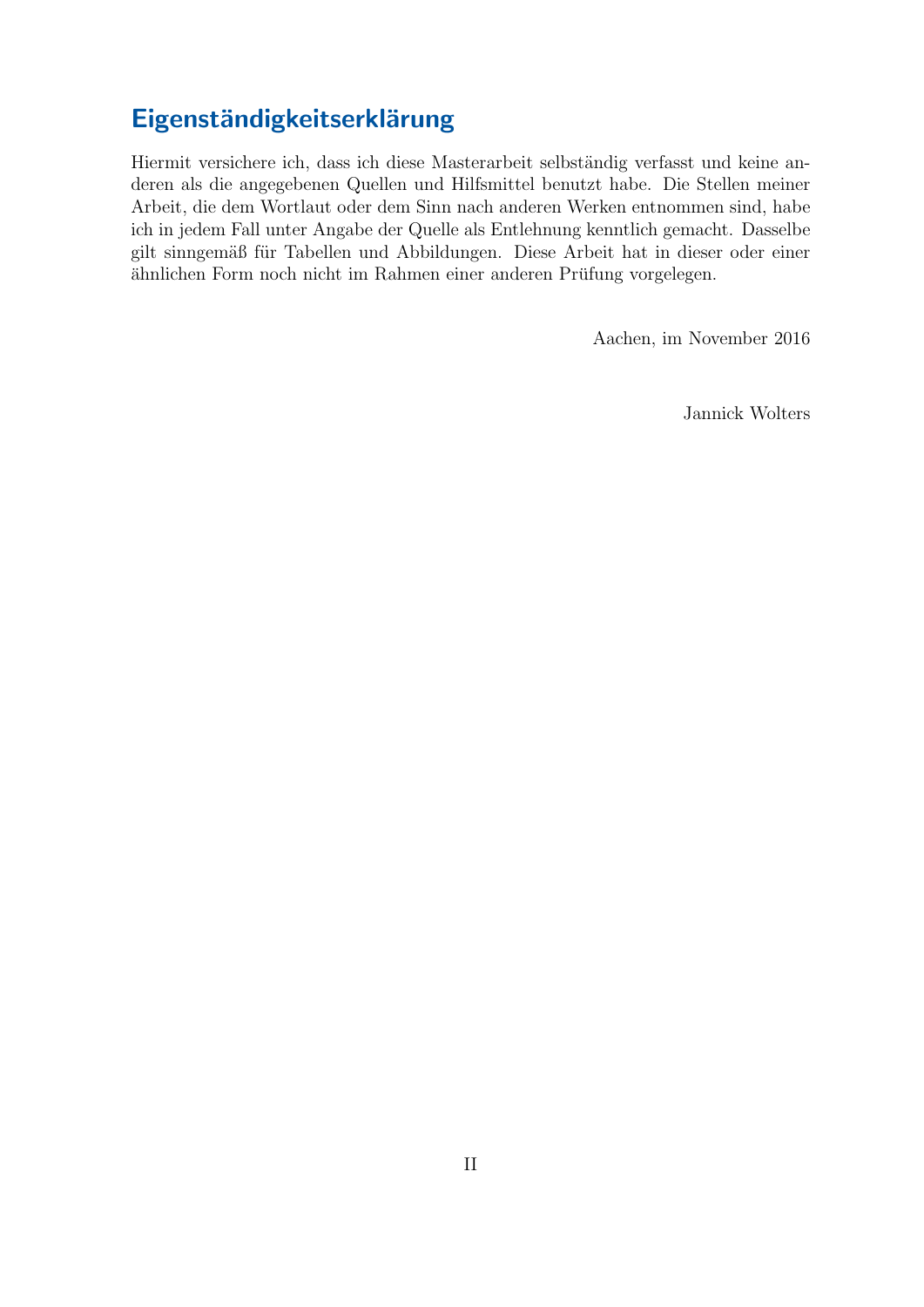|  | <b>Contents</b> |
|--|-----------------|
|  |                 |

|                              | <b>Nomenclature</b><br>V                                                                                                              |                                                                            |
|------------------------------|---------------------------------------------------------------------------------------------------------------------------------------|----------------------------------------------------------------------------|
| <b>Acronyms</b>              | VI                                                                                                                                    |                                                                            |
|                              | <b>List of Figures</b><br>VII                                                                                                         |                                                                            |
|                              | <b>List of Tables</b><br>VIII                                                                                                         |                                                                            |
|                              | 1. Introduction<br>1                                                                                                                  |                                                                            |
| 2.1.<br>2.2.<br>2.3.<br>2.4. | $\overline{2}$<br>2. Problem description                                                                                              | $\overline{2}$<br>$\sqrt{3}$<br>3<br>$\overline{4}$<br>$\overline{7}$<br>9 |
|                              | 10<br>3. State of the art                                                                                                             |                                                                            |
| 4.2.<br>4.3.<br>4.4.         | 11<br>4. Uncertainty Modeling<br>11<br>11<br>4.1.1.<br>12<br>4.1.2.<br>12<br>4.1.3.<br>12<br>13<br>13<br>4.3.1.<br>14<br>4.3.2.<br>16 |                                                                            |
|                              | 5. Verification<br>20                                                                                                                 |                                                                            |
| 6. Results<br>6.2.           | 24<br>24<br>24<br>6.1.1.<br>25<br>6.1.2.<br>25<br>6.1.3.<br>26                                                                        |                                                                            |
| 7.1.<br>7.2.                 | 7. Conclusion<br>28<br>28<br>28                                                                                                       |                                                                            |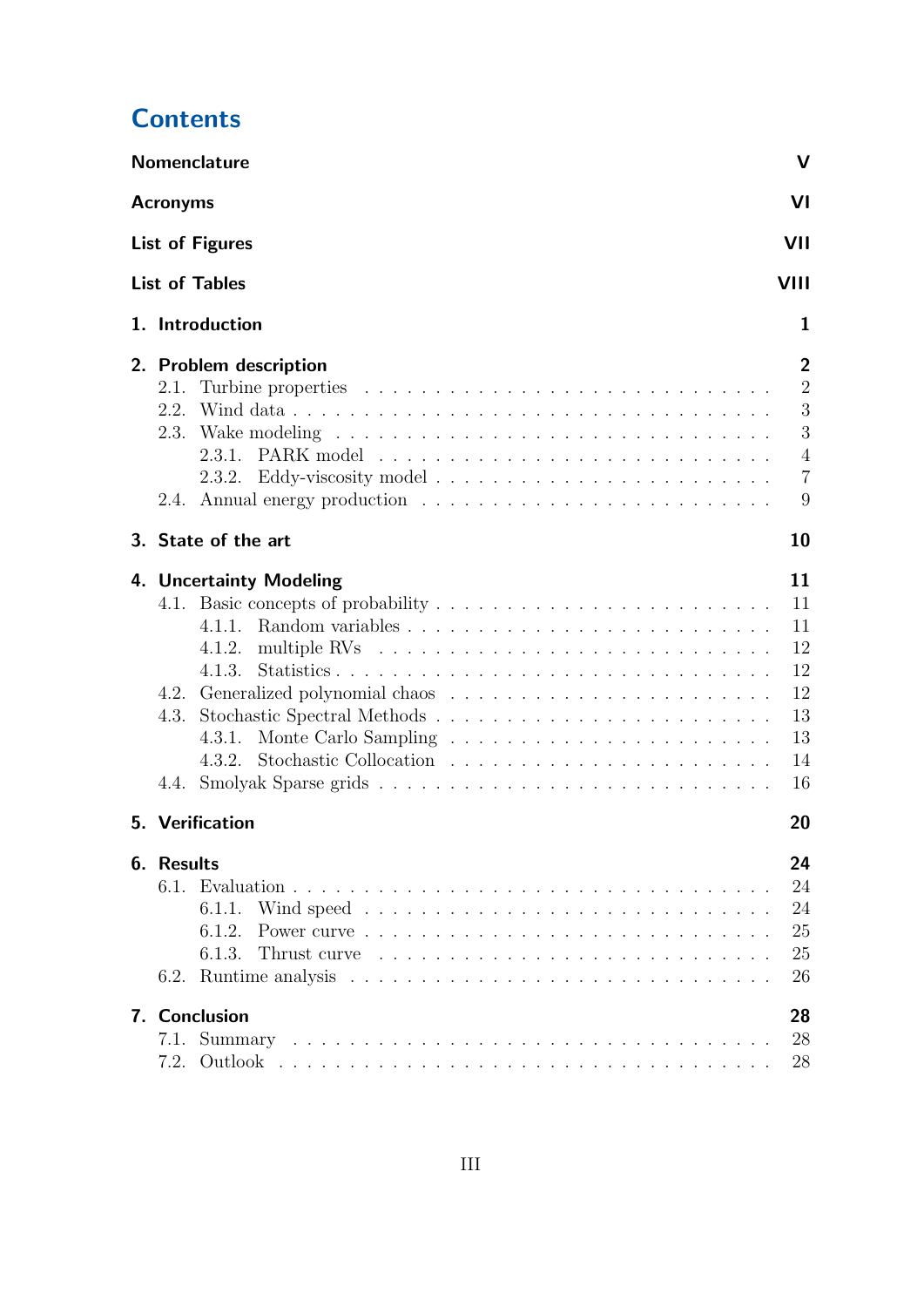| A. Simulation code input parameters | 29 |
|-------------------------------------|----|
| <b>References</b>                   |    |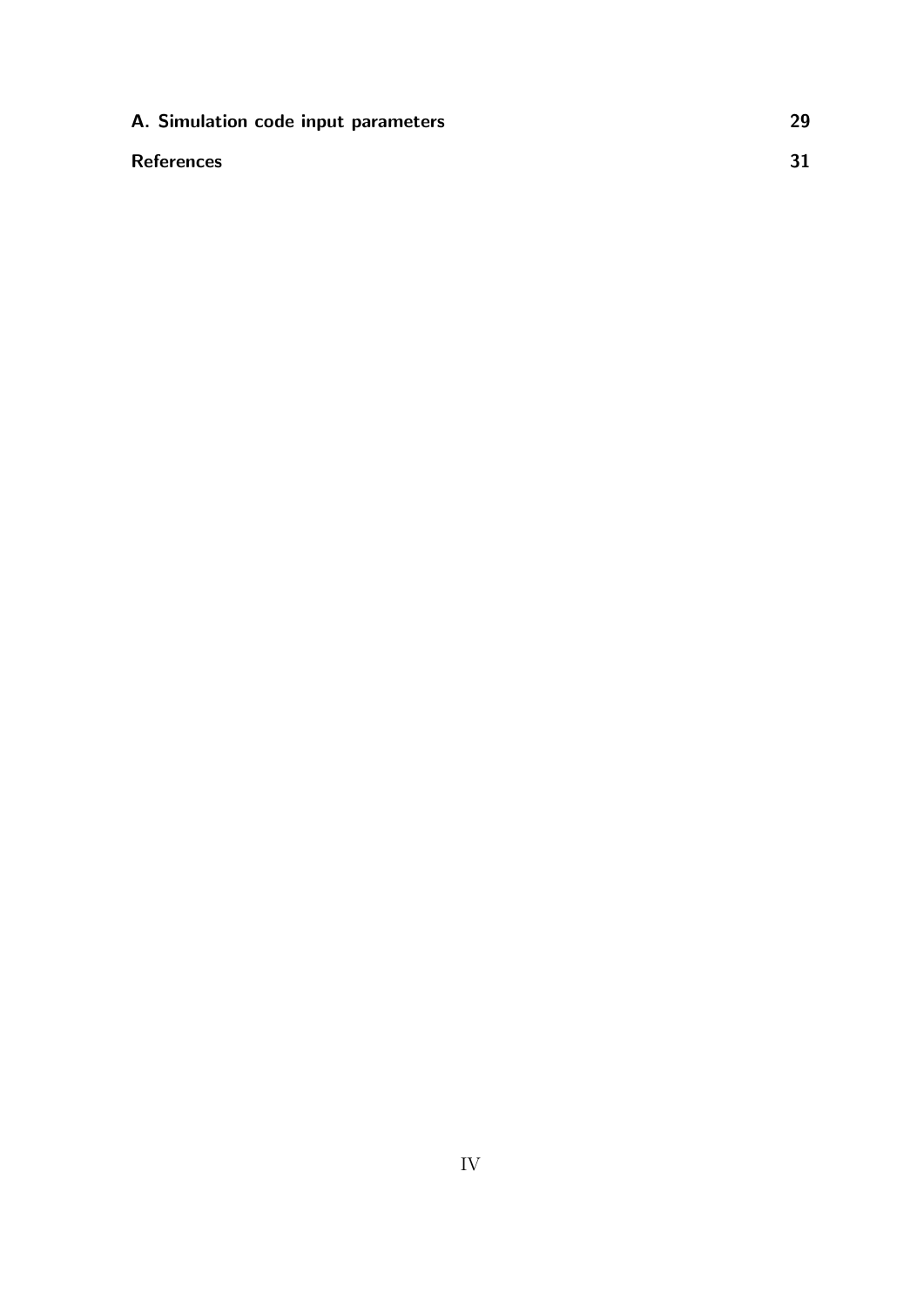# <span id="page-4-0"></span>**Nomenclature**

## Symbols

| Shadowing factor                  |                                         |
|-----------------------------------|-----------------------------------------|
| Thrust coefficient                |                                         |
| Diameter of the turbine rotor     | [m]                                     |
| Velocity deficit                  |                                         |
| Eddy viscosity                    | $\rm [m^2/s]$                           |
| Ambient turbulence intensity      |                                         |
| Total turbulence intensity        |                                         |
| Wake-induced turbulence intensity |                                         |
| Von Kármán constant               |                                         |
| Wake decay constant               |                                         |
| Eddy diffusivity                  | $\rm [m^2/s]$                           |
| Radial distance, radius           | [m]                                     |
| Air density                       | $\left[\mathrm{kg}/\mathrm{m}^3\right]$ |
| Velocity in downstream direction  | [m/s]                                   |
| Free stream velocity              | [m/s]                                   |
| Velocity in radial direction      | [m/s]                                   |
| Downstream distance               | m                                       |
| Hub height of turbine             | m                                       |
| Surface roughness of the site     | m                                       |
|                                   |                                         |

# Subscripts

| $\Omega$       | Undisturbed, concerning the site |
|----------------|----------------------------------|
| $\alpha$       | Ambient                          |
| $\epsilon$     | Centerline                       |
| inc            | Incident                         |
| $n_{\rm}$      | Near wake                        |
| r              | Directly behind rotor            |
| $\overline{w}$ | Wake                             |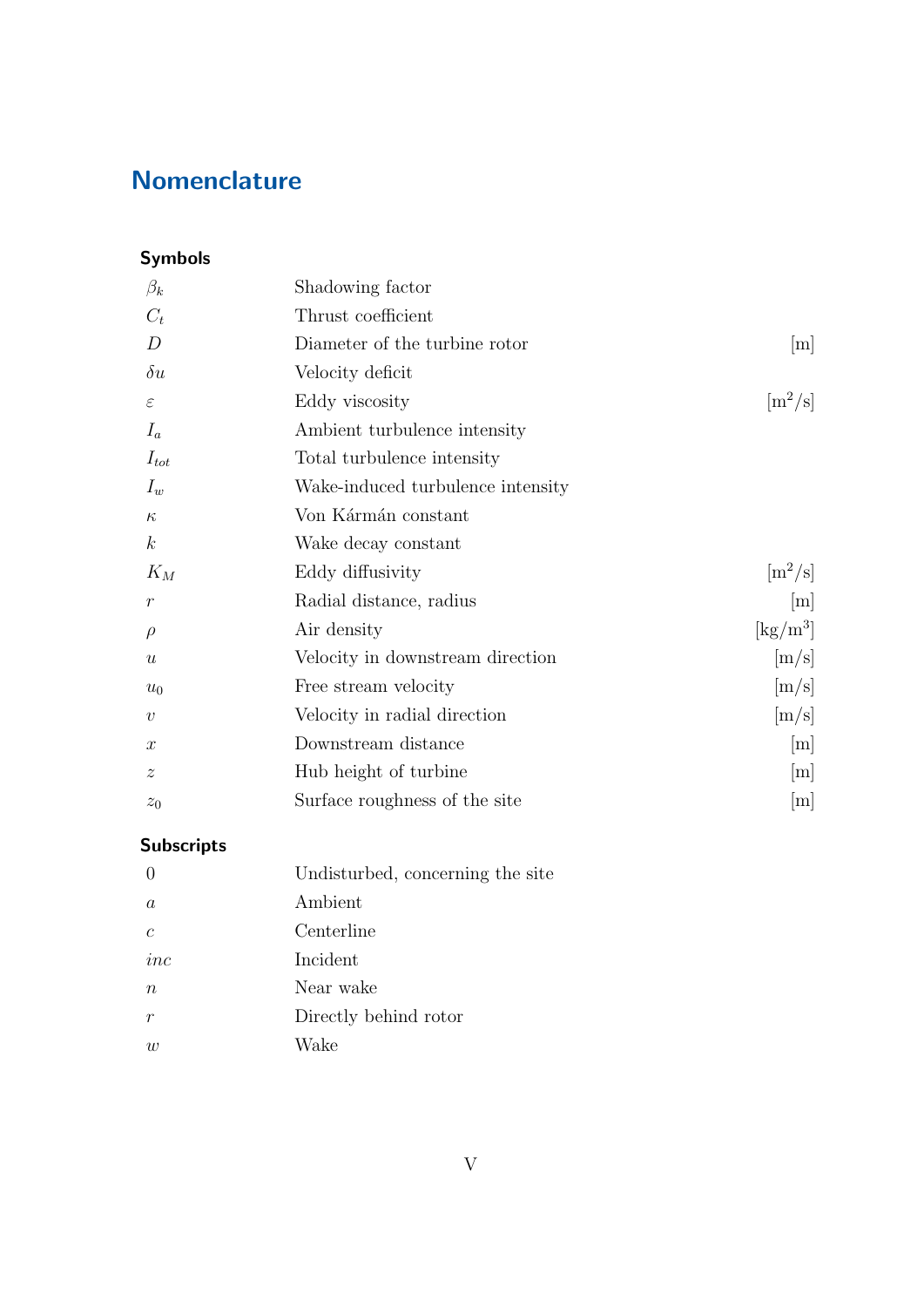# <span id="page-5-0"></span>Acronyms

<span id="page-5-19"></span><span id="page-5-18"></span><span id="page-5-17"></span><span id="page-5-16"></span><span id="page-5-15"></span><span id="page-5-14"></span><span id="page-5-13"></span><span id="page-5-12"></span><span id="page-5-11"></span><span id="page-5-10"></span><span id="page-5-9"></span><span id="page-5-8"></span><span id="page-5-7"></span><span id="page-5-6"></span><span id="page-5-5"></span><span id="page-5-4"></span><span id="page-5-3"></span><span id="page-5-2"></span><span id="page-5-1"></span>

| <b>AEP</b>   | Annual energy production              |
|--------------|---------------------------------------|
| <b>BC</b>    | Boundary condition                    |
| cc           | Clenshaw Curtis                       |
| <b>CDF</b>   | Cumulative distribution function      |
| gPC          | Generalized polynomial chaos          |
| <b>HAWT</b>  | Horizontal-axis wind turbine          |
| i.i.d.       | Independet and indentical distributed |
| IC           | Initial condition                     |
| <b>MC</b>    | Monte Carlo                           |
| <b>PDE</b>   | Partial differential equation         |
| <b>PDF</b>   | Probability density function          |
| Qol          | Quantity of interest                  |
| <b>RK</b>    | Runge-Kutta                           |
| <b>RMSE</b>  | Root-mean-squared error               |
| <b>RV</b>    | Random variable                       |
| <b>SC</b>    | Stochastic collocation                |
| SG           | Stochastic Galerkin                   |
| UQ           | Uncertainty quantification            |
| <b>WFLOP</b> | Wind farm layout optimization problem |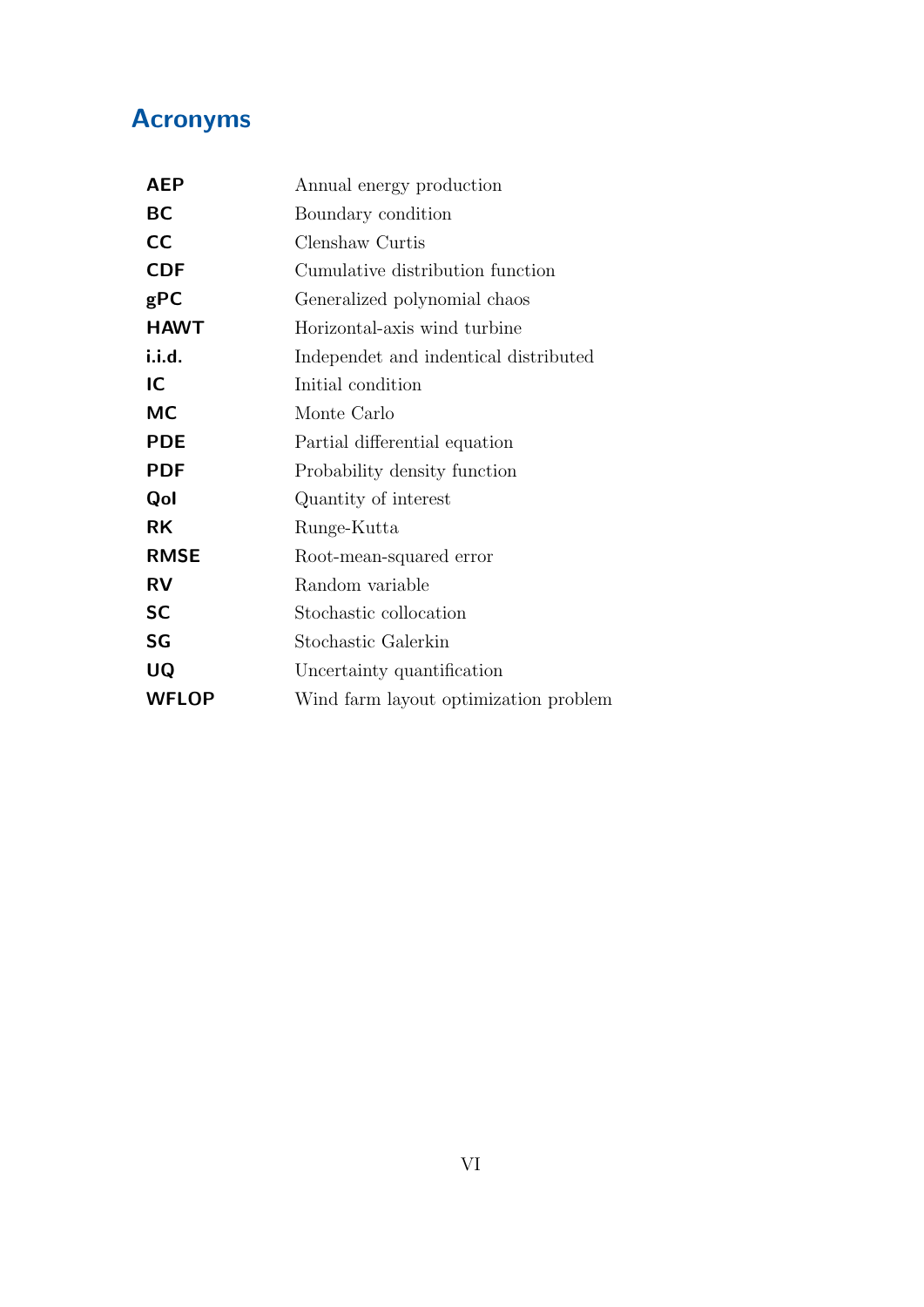# <span id="page-6-0"></span>List of Figures

| 1.  |                                                                                  | $\overline{2}$ |
|-----|----------------------------------------------------------------------------------|----------------|
| 2.  | Enercon E-82 characteristics, from Openwind $[13] \ldots \ldots \ldots \ldots$   | 3              |
| 3.  | Wind direction distribution at FINO3 for the years 2011 to 2014                  | $\overline{4}$ |
| 4.  | Comparison of annual wind speed distributions $\ldots \ldots \ldots \ldots$      | 5              |
| 5.  | Visualization of the wake as described in PARK                                   | 6              |
| 6.  |                                                                                  | 8              |
| 7.  | Visualization of different Smolyak sparse grids with nested Clenshaw             |                |
|     |                                                                                  | 19             |
| 8.  | Solutions of the Burgers equation (red) with small differences in the            |                |
|     |                                                                                  | 20             |
| 9.  | $\Delta$ between both methods with increasing $n_{MC}$                           | 22             |
| 10. | Results for the Monte Carlo (MC) method $\dots \dots \dots \dots \dots$          | 23             |
| 11. | Results for the stochastic collocation (SC) method $\ldots \ldots \ldots \ldots$ | 23             |
| 12. | Wind speed: statistics for different sample sizes/orders; MC(red), SC(blue)      | 25             |
| 13. | Power curve: statistics for different sample sizes/orders; MC(red), SC(blue) 26  |                |
| 14. | $C_t$ curve: statistics for different sample sizes/orders; MC(red), SC(blue)     | 27             |
|     |                                                                                  |                |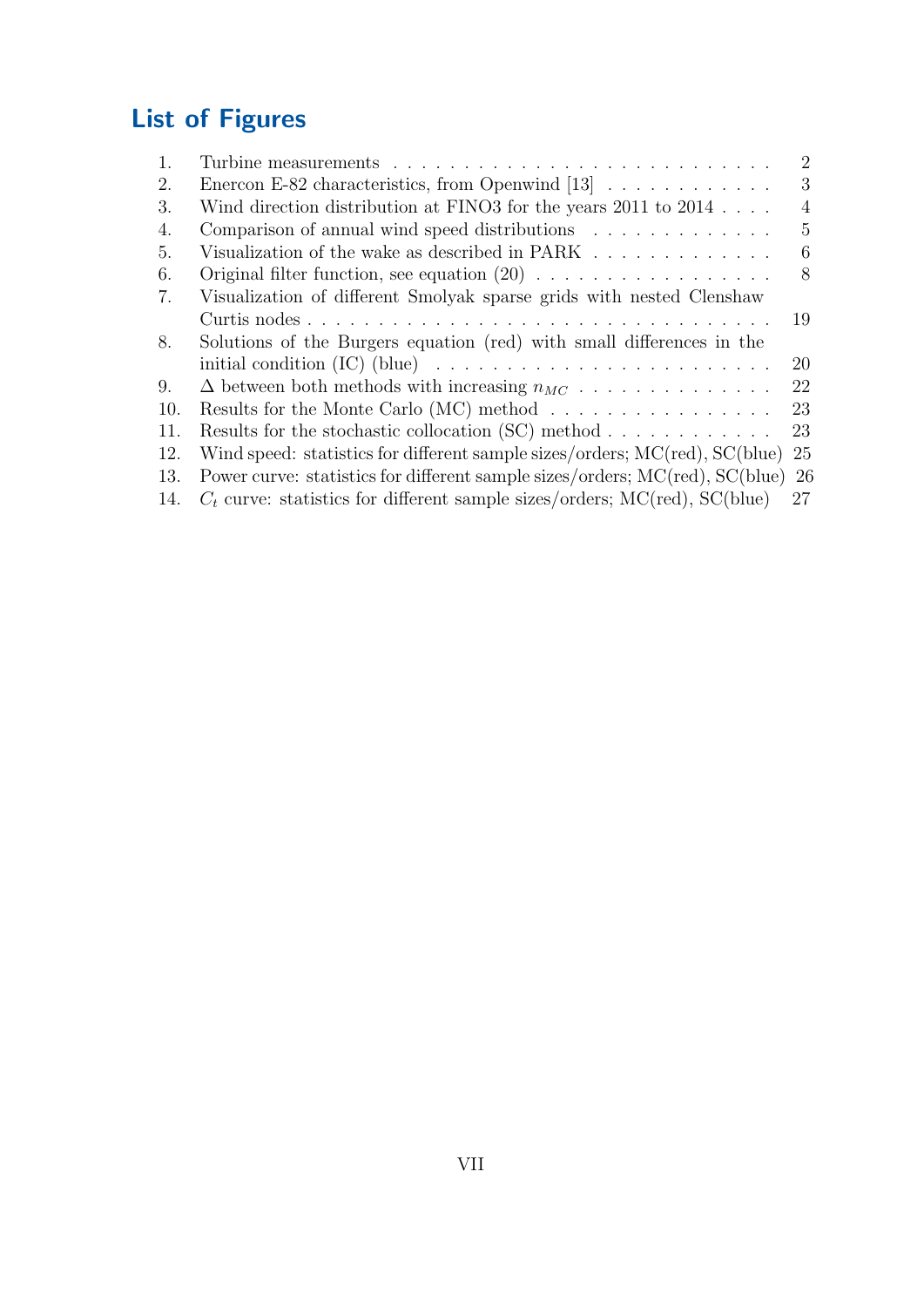# <span id="page-7-0"></span>List of Tables

| 1. | Probability density function (PDF) and matching basis polynomials 13                       |  |
|----|--------------------------------------------------------------------------------------------|--|
|    |                                                                                            |  |
|    | 3. Number of Clenshaw-Curtis nodes for the sparse and tensor grids 18                      |  |
|    |                                                                                            |  |
|    |                                                                                            |  |
|    | 6. Runtime comparison between MC and SC $\ldots$ 26                                        |  |
|    | 7. Input parameters for the simulation code $\dots \dots \dots \dots \dots \dots \dots$ 30 |  |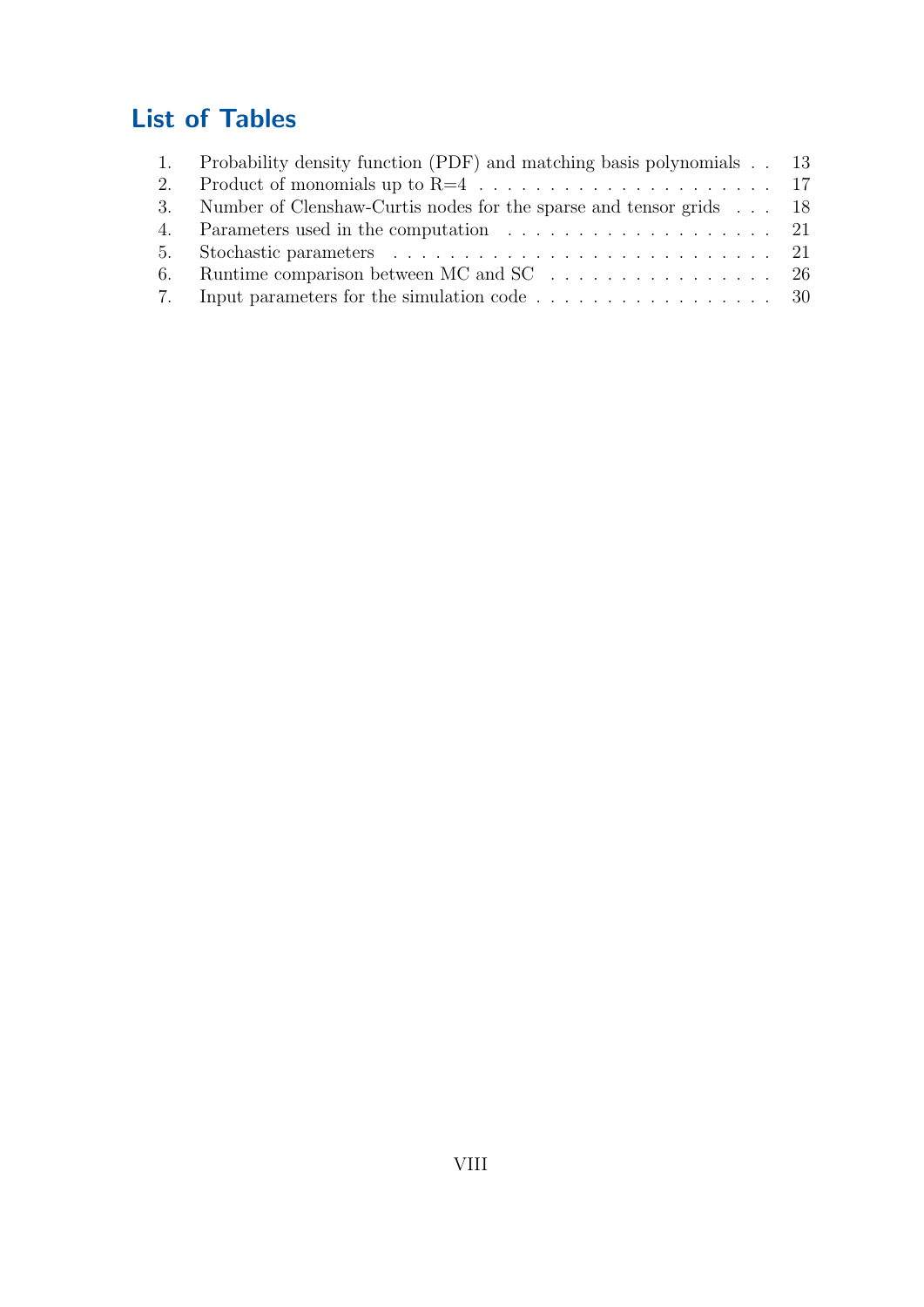# <span id="page-8-0"></span>1. Introduction

Renewable energy sources have become one of the most used generators for electrical energy providing 19.2% [\[11\]](#page-38-2) of humanities global energy consumption. Compared to fossil and nuclear sources, they have the advantage of being environmentally friendly and unlimited as the providing sources are based on earths steady or periodical natural phenomena.

The most common provider of renewable energies are the solar and wind energy, but other sources as e.g. tides and geothermal heat are also very common. Solar energy though, if compared to wind energy, has an obvious disadvantage. It is not available at night and not equally efficient over the whole globe due to the earths axis orientation and its orbit around the sun. Wind on the other hand is a more steady resource, where these drawbacks are not existent and energy production is possible throughout the entire day.

Wind energy in general is harvested by turbines, which convert the kinetic energy of the free flowing wind into electrical current. After grid specific transformations, this current can directly be provided into the power grid. No additional transformations are needed and the efficiency is not diminished any further. The turbines are usually clustered into wind farms as this minimizes the costs per turbine. These wind farms can either be built on- or offshore, each having its own advantages and disadvantages. Here the focus is laid on offshore wind farms, which profit from unrestricted air flow and only occupy widely unused space, but suffer from higher construction costs.

Due to the dense clustering, the turbines influence each others performance, as wind passing one turbine creates a wake behind it from which less energy can be generated. Therefore it is desirable to choose an optimal positioning that minimizes this effect and thus maximizes the farms energy output.

For the solution of this so called ['wind farm layout optimization problem \(WFLOP\)'](#page-5-5), measurement data is required to gain information about different unknown parameters such as weather data at the construction ground and turbine properties. Even though this measurement data is provided, these measurements are always subject to uncertainties from e.g. the inaccuracies of measurement processes themselves. Depending on the physical process of the wake generation, these uncertainties can possibly have a big impact on the quality of final prediction of the optimal turbine positioning. Therefore modeling these uncertainties and tracing them through the wake models provides a better understanding to the [WFLOP](#page-5-5) problem and primarily also to the statistics of the generated power output.

In this thesis, the propagation of uncertainties through two different wake models is examined. The parameters considered as uncertain are the wind speed, power curve and thrust curve, where the latter two are a characteristic parameter of the turbine. To propagate and evaluate these uncertainties, stochastic spectral methods of [uncertainty](#page-5-6) [quantification \(UQ\)](#page-5-6) are used to determine the stochastics of the [quantity of interest](#page-5-7) [\(QoI\),](#page-5-7) namely the [annual energy production \(AEP\).](#page-5-8)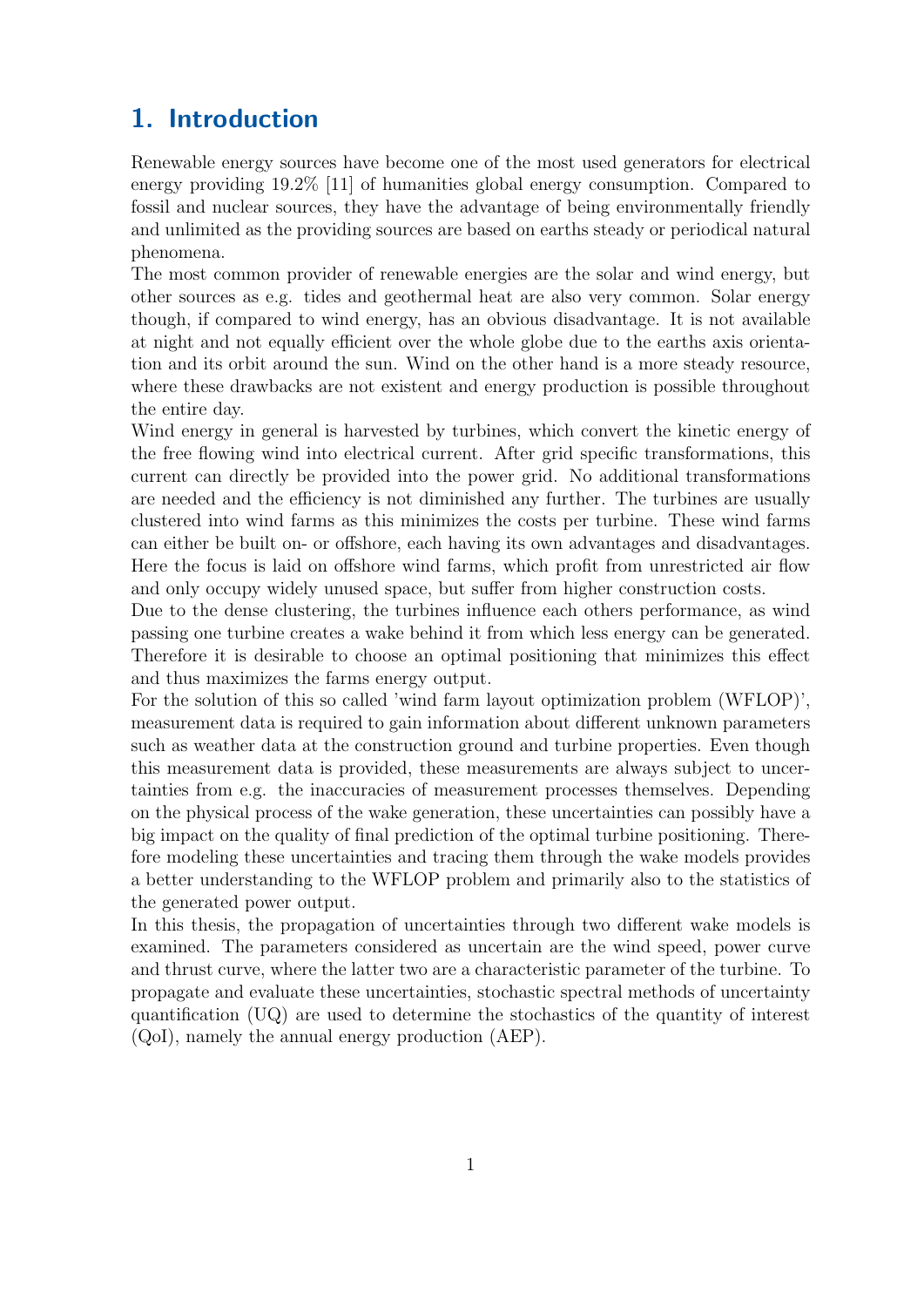## <span id="page-9-0"></span>2. Problem description

This section explains the [WFLOP](#page-5-5) problem, covering the most important details. The first part is about the setup of the offshore wind park and more specifically about the turbine properties. This is followed by a description of the weather data used for the simulation. Knowledge about both of the first parts is required as the turbines thrust and power curve as well as wind speed will be considered uncertain in the later sections. Models for the wake generation as well as for the calculation of the [AEP](#page-5-8) are described afterwards to wrap up the overview of problem modeling. The complete modeling process is based on the work of [Heiming \[4\]](#page-38-3).

### <span id="page-9-1"></span>2.1. Turbine properties

<span id="page-9-2"></span>Wind turbines can be categorized into different types, where the most common type is a 3-bladed [horizontal-axis wind turbine \(HAWT\).](#page-5-9) For this type of turbine, propulsion is mainly generated from the lift force perpendicular to the blades. As the [HAWT](#page-5-9) turbine is the most common type, it is the only one considered in the modeling process.



Figure 1: Turbine measurements

The general [HAWT](#page-5-9) can be characterized by the hub height z and the rotor diameter D (see figure [1\)](#page-9-2). Additionally the cut-in speed  $u_{cutin}$  and cut-out speed  $u_{cutout}$  are of interest, as they determine the range of wind speeds for which the turbine will be generating energy efficiently and without risking damage.

Furthermore, additional knowledge of the relations between the incident wind speed u and the thrust curve  $C_t$  as well as the turbines power output P is needed. Usually these curves have a dependence on the airs density  $\rho_{air}$ , but nevertheless the density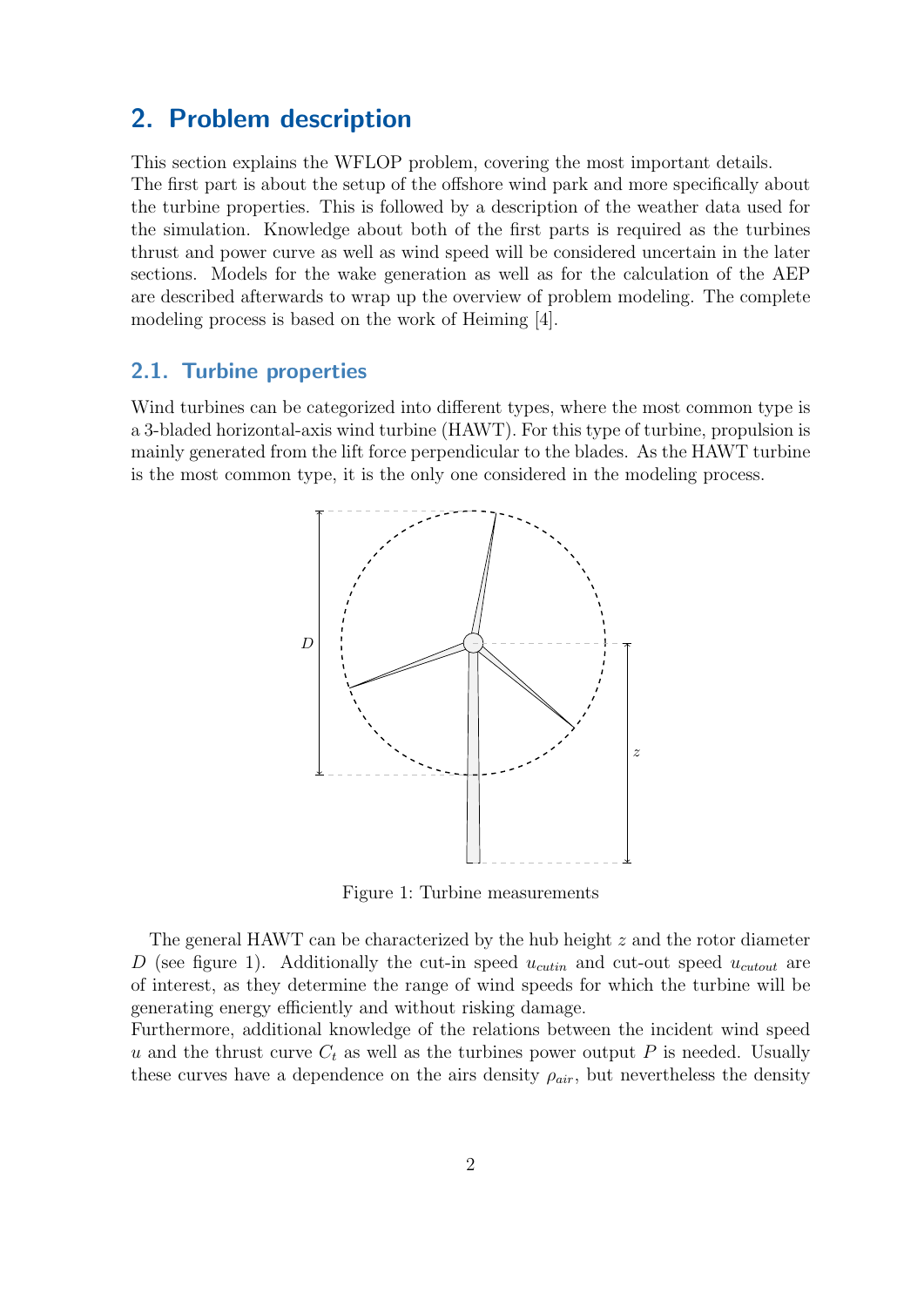is assumed constant in this work with  $\rho_{air} = 1.225 \frac{\text{kg}}{\text{m}^3}$ .

In figure [2](#page-10-2) these curves can be seen for the example for the E-82 Enercon turbine, with  $u_{cutin} = 2 \frac{\text{m}}{\text{s}}$  and  $u_{cutout} = 25 \frac{\text{m}}{\text{s}}$ . The thrust coefficient  $C_t$  influences the overall thrust, that acts on the turbine rotor. Therefore it also is a measure for the velocity deficit at the rotor.

<span id="page-10-2"></span>

Figure 2: Enercon E-82 characteristics, from Openwind [\[13\]](#page-38-1)

### <span id="page-10-0"></span>2.2. Wind data

The wind data used in this work has been gathered by the FINO3 research station, which is located at the german part of the north sea. The data recorded spans over the years 2011 to 2014 and provides roughly 190 thousand measurement points. A Weibull probability function has then been fitted to the data as described in [\[4\]](#page-38-3). The Weibull distribution has been used due to its good characteristics in approximating natural velocity distributions and also because of having a simple form that is less difficult to fit to the data, than other similarly good distribution fits. Figure [3](#page-11-1) shows the wind directions where the data is clustered in 12 different direction sectors. Figure [4](#page-12-0) shows each annual wind speed distribution and compares it to the four-year mean speed distribution.

### <span id="page-10-1"></span>2.3. Wake modeling

As the wind turbines individual wake generation is the key in maximizing the wind farms energy output, modeling the wake is a very important task. In this section two models will be highlighted. These are the same models, which will later also be used for the uncertainty quantification.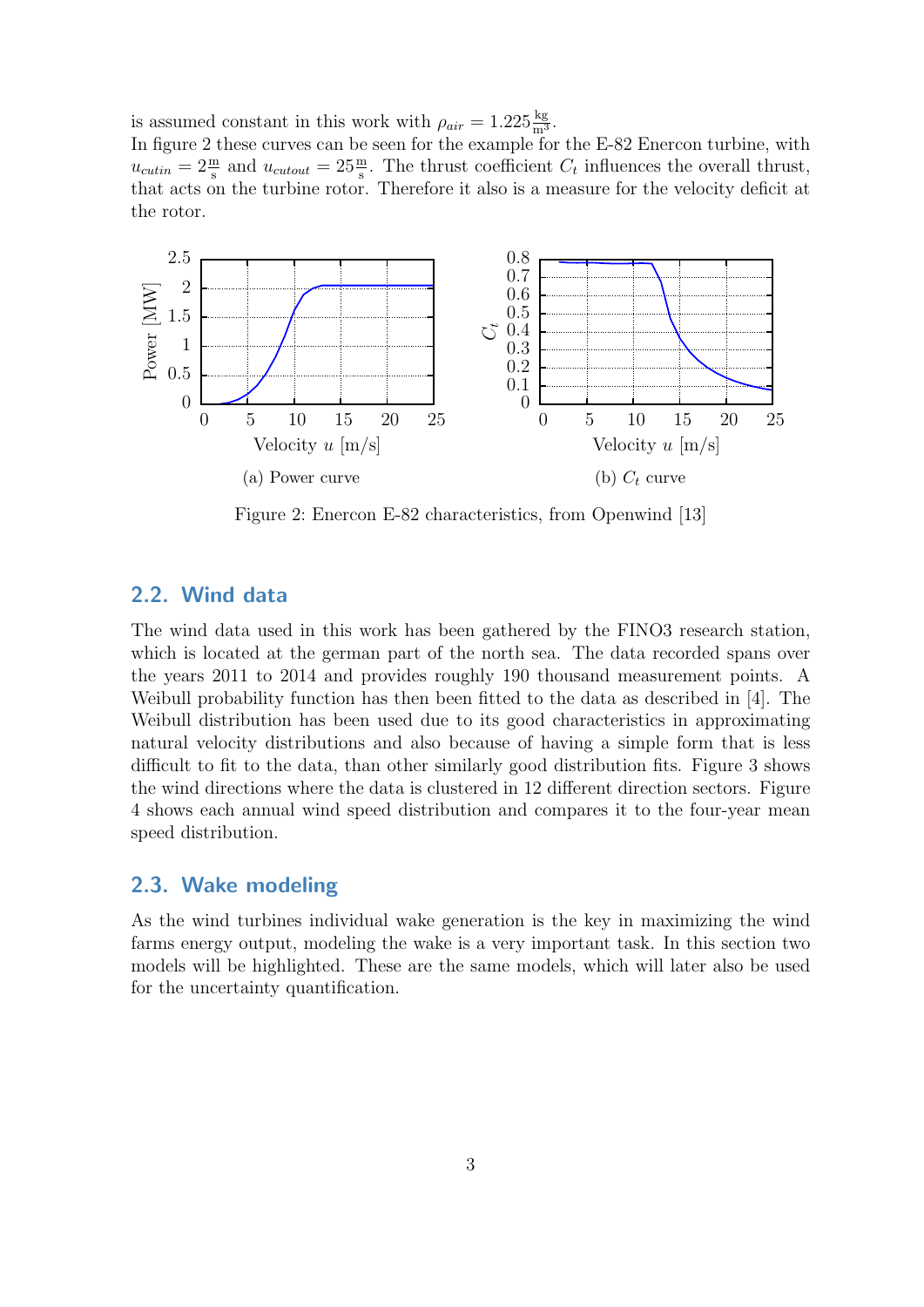<span id="page-11-1"></span>

Figure 3: Combined wind direction distribution at FINO3 for the years 2011 to 2014, clustered into 12 direction sectors of with a total of 360 degrees

#### <span id="page-11-0"></span>2.3.1. PARK model

The first model is the so called PARK model. It was originally developed by Jensen [\[5\]](#page-38-4) and Katic et al [\[7\]](#page-38-5). The velocity deficit in this model is assumed to only change in stream direction. Therefore the velocity deficit

<span id="page-11-2"></span>
$$
\delta u = \frac{u_o - u_w}{u_0} = 1 - \frac{u_w}{u_0},\tag{1}
$$

with wake disturbed velocity  $u_w$  and  $u_0$  as free stream velocity, is solely depend on x:

$$
\delta u = \delta u(x) \tag{2}
$$

Due to this assumption the model is not suitable for the calculation of an exact velocity distribution and is therefore only valid for the far wake case of a downstream distance of three rotor diameters  $(D)$  or higher. In figure 5 it can also be seen that the wake width increases linearly by  $2k$ . The corresponding wake growth factor k is defined as:

$$
k = \frac{0.5}{\ln \frac{z}{z_0}},\tag{3}
$$

where z is the turbines hub height and  $z_0$  refers to the surface roughness, which is dependent on the on the building ground. The surface roughness will also be considered as constant in this thesis with  $z_0 = 0.03$ m.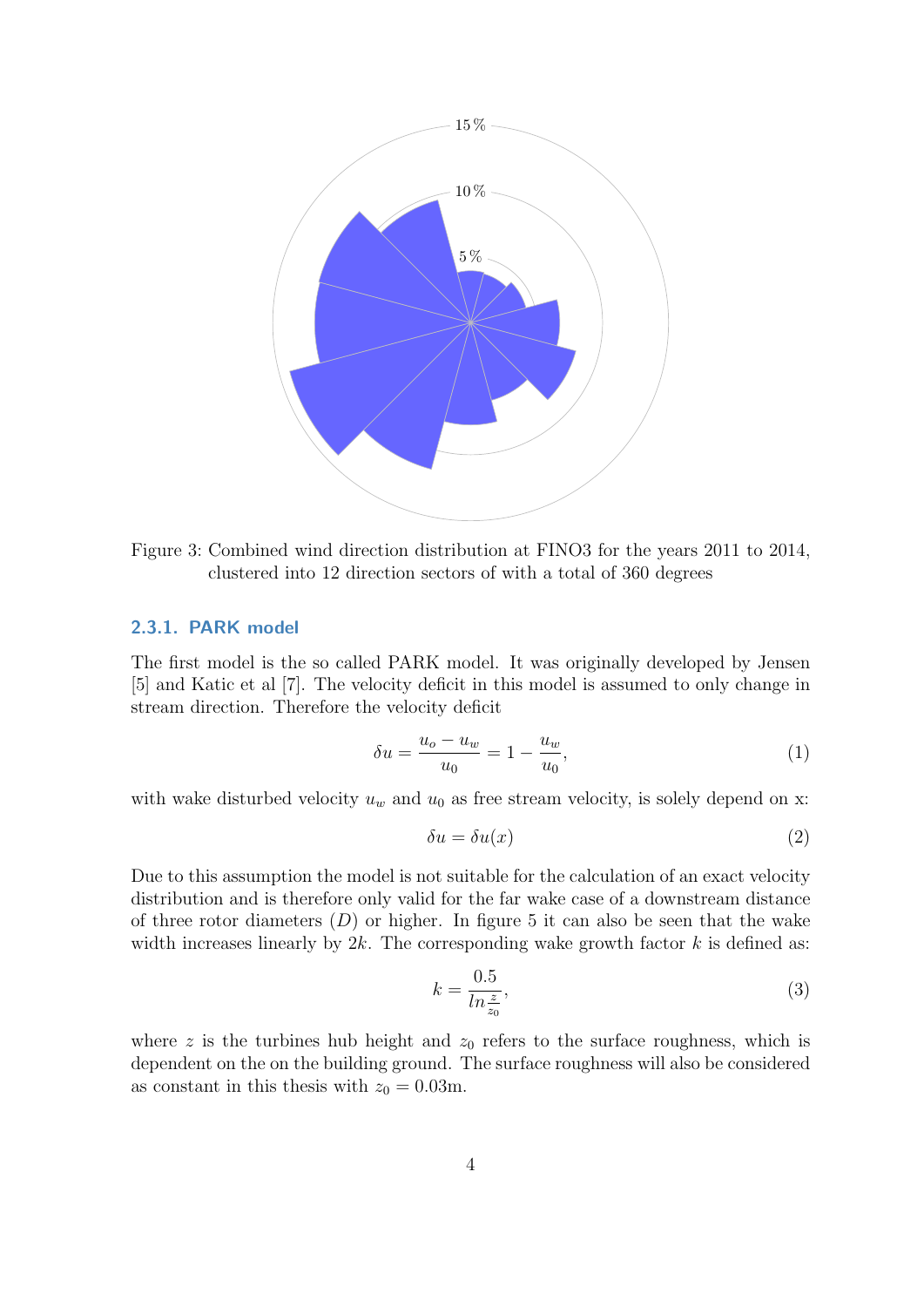<span id="page-12-0"></span>

Figure 4: Comparison of annual wind speed distributions at FINO3 for the years 2011 to 2014

To calculate the velocity deficit inside the wake a momentum balance is applied for the system in figure [5.](#page-13-0) This leads to:

$$
-\rho \pi \left(\frac{D}{2}\right)^2 u_r - \rho \pi \left(\left(\frac{D_w}{2}\right)^2 - \left(\frac{D}{2}\right)^2\right) u_0 + \rho \pi \left(\frac{D_w}{2}\right)^2 u_w = 0 \tag{4}
$$

Under the previous assumption of incompressibility ( $\rho = \text{const}$ ) for the air, the equation can be simplified to:

$$
D^2u_r + \left(D_w^2 - D^2\right)u_0 = D_w^2u_w \tag{5}
$$

For the velocity behind the rotor  $u_r$ , the initial velocity deficit is defined as  $\delta u_r = 1 - \frac{u_r}{u_c}$  $\frac{u_r}{u_0}$ . Together with  $D_w = D + 2kx$  this yields:

$$
\frac{u_w}{u_0} = 1 - \delta u_r \left(\frac{D}{D + 2kx}\right)^2 \tag{6}
$$

According to Peña and Rathmann [10] the initial velocity deficit can be replaced by the axial induction factor, such as:

<span id="page-12-1"></span>
$$
a(u_0) = 1 - \sqrt{1 - C_t(u_0)}
$$
\n(7)

It is linked to the thrust coefficient  $C_t$  and can be interpreted as the relative velocity loss at the turbine. Now it is possible to derive a formulation for the velocity deficit at any point inside the wake from [1](#page-11-2) as: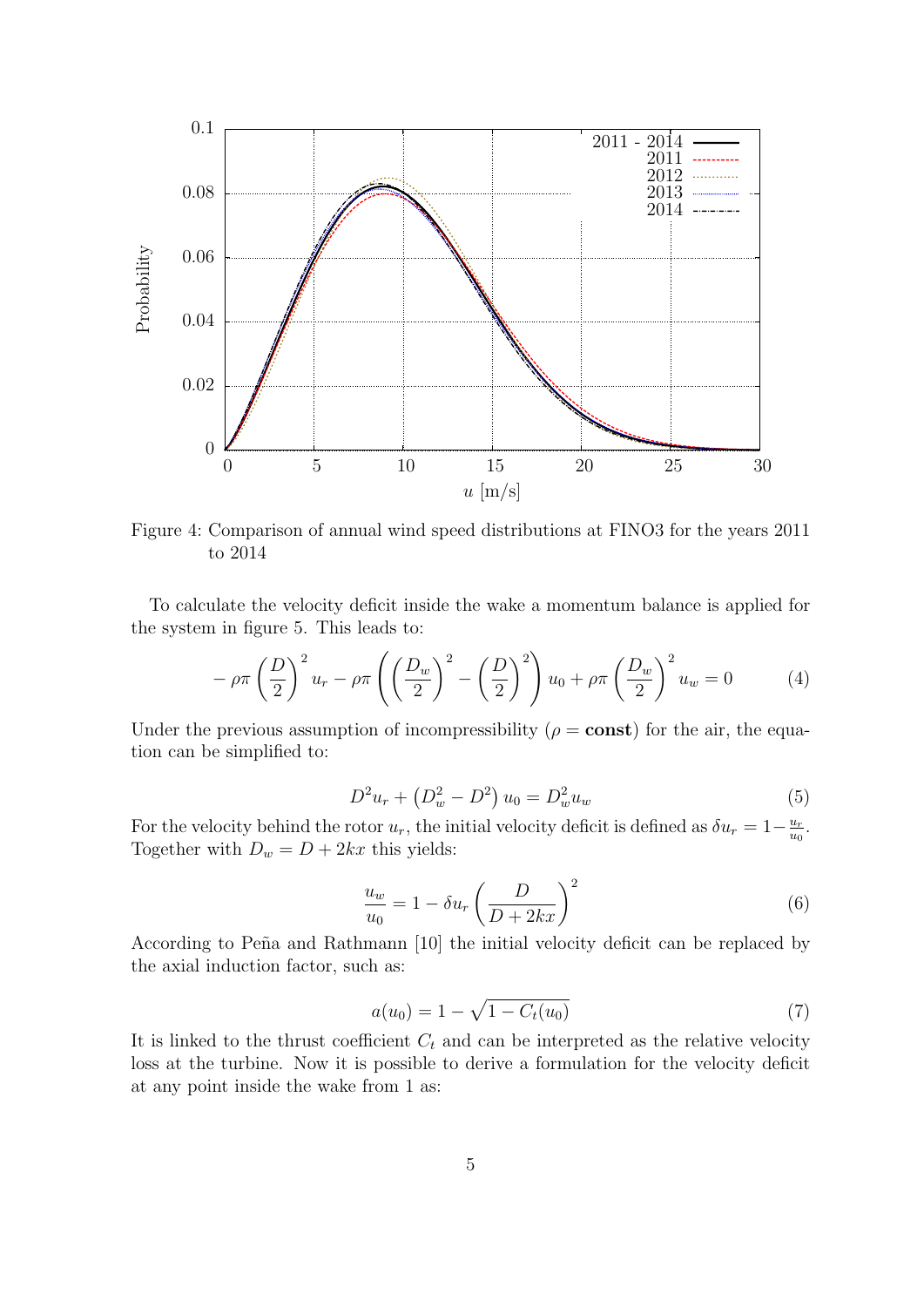<span id="page-13-0"></span>

Figure 5: Visualization of the wake as described in PARK, cf. [\[7\]](#page-38-5)

$$
\delta u(x) = 1 - \frac{u_w(x)}{u_0} = \frac{1 - \sqrt{1 - C_t(u_0)}}{\left(1 + \frac{2kx}{D}\right)^2}
$$
\n(8)

It is important to note that the derived equation is only valid for the velocity deficit behind a turbine in free stream. In practice this is not the case as only the wind turbines at the front of the wind park (stream-wise) will meet this condition. To address the issue a shadowing factor  $\beta_k \in [0,1]$  is introduced as presented in [\[3\]](#page-38-7) and [\[13\]](#page-38-1) as:

$$
\beta_k = \frac{A_{\text{Intersection}}}{A_{\text{Turbine}}} \tag{9}
$$

AIntersection describes the circular intersection of the wake cross section between wake generating turbine  $i$  and wake affected turbine  $j$ . The introduction of this shadowing factor changes the formula for the velocity deficit as follows:

$$
1 - \frac{u_w}{u_{inc,i}} = \beta_k \frac{\left(1 - \sqrt{1 - C_t(u_{inc,i})}\right)}{\left(1 + \frac{2kx}{D}\right)^2},\tag{10}
$$

with  $u_{inc}$  as the incident velocity from turbine i. As this relation is only valid for the incident velocity from turbine it needs to be transformed in order to be depending on the free stream velocity  $u_0$ :

$$
\delta u_{ij} = 1 - \frac{u_{w,i}}{u_0} = 1 - \frac{u_{inc,j}}{u_0} = \frac{u_0}{u_{inc,i}} \left( \frac{\beta_k \left( 1 - \sqrt{1 - C_t(u_{inc,i})} \right)}{\left( 1 + \frac{2kx}{D} \right)^2} \right)
$$
(11)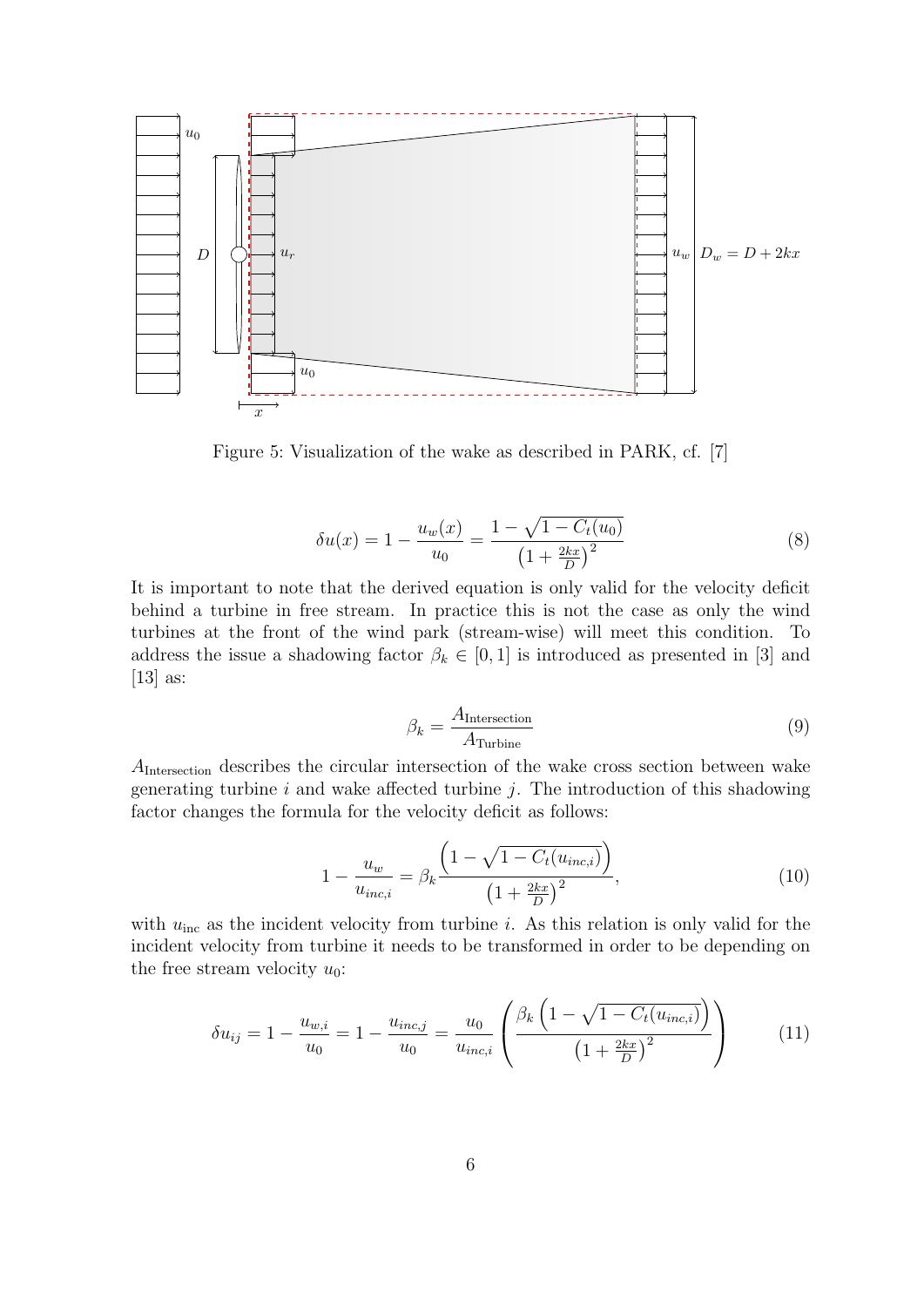For the case of multiple interacting wakes, velocity wakes are simply added up in a least squares sense:

$$
\delta u_j = \sqrt{\sum_{i=1}^N \delta u_{ij}^2}
$$
\n(12)

#### <span id="page-14-0"></span>2.3.2. Eddy-viscosity model

The eddy-viscosity model originates in fluid dynamics as a turbulence closure for the stress tensor in the Reynolds averaged Navier-Stokes (RANS) equations. The model was first introduced in 1988 by Ainslie [\[1\]](#page-38-8), based on numerical solutions of the shear layer approximations of the NS equations. The wake is assumed axisymmetric, turbulent and without any circumferential velocities. Additionally the flow field is stationary in time and pressure gradients outside of the wake are negligible. From these assumptions the momentum equation of the NS equations yields:

<span id="page-14-1"></span>
$$
u\frac{\partial u}{\partial x} + v\frac{\partial u}{\partial r} = -\frac{1}{r}\frac{\partial (r\overline{uv})}{\partial r},\tag{13}
$$

with  $u$  as downstream velocity,  $v$  radial velocity.

In general the equations is not closed as the stress tensor  $\overline{uv}$  is unknown. The eddy viscosity approximation provides the closure term as

<span id="page-14-2"></span>
$$
\overline{uv} = -\varepsilon \frac{\partial u}{\partial r},\tag{14}
$$

with  $\varepsilon$  as eddy viscosity. Equation [13](#page-14-1) combined with equation [14](#page-14-2) further yields:

$$
u\frac{\partial u}{\partial x} + v\frac{\partial u}{\partial r} = \frac{\varepsilon}{r} \left( \frac{\partial u}{\partial r} + r\frac{\partial^2 u}{\partial r^2} \right)
$$
 (15)

As the eddy viscosity  $\varepsilon$  is also unknown for now, the term needs to be closed by further assumptions. Therefore the eddy viscosity is modeled to consist of an ambient eddy viscosity and a wake generated viscosity:

$$
\varepsilon = l_w(x) u_w(x) + \varepsilon_a \tag{16}
$$

The characteristic length  $l_w$  in this context is proportional to the wake width  $r_w$  with proportionality factor  $k_l \approx 0.015$  [\[1\]](#page-38-8)) as:

$$
l_w(x) u_w(x) = k_l r_w(x) (u_0 - u_c(x))
$$
\n(17)

and

$$
r_w = \sqrt{\frac{3.56C_t}{4\delta u_c (2 - \delta u_c)}} \cdot D,\tag{18}
$$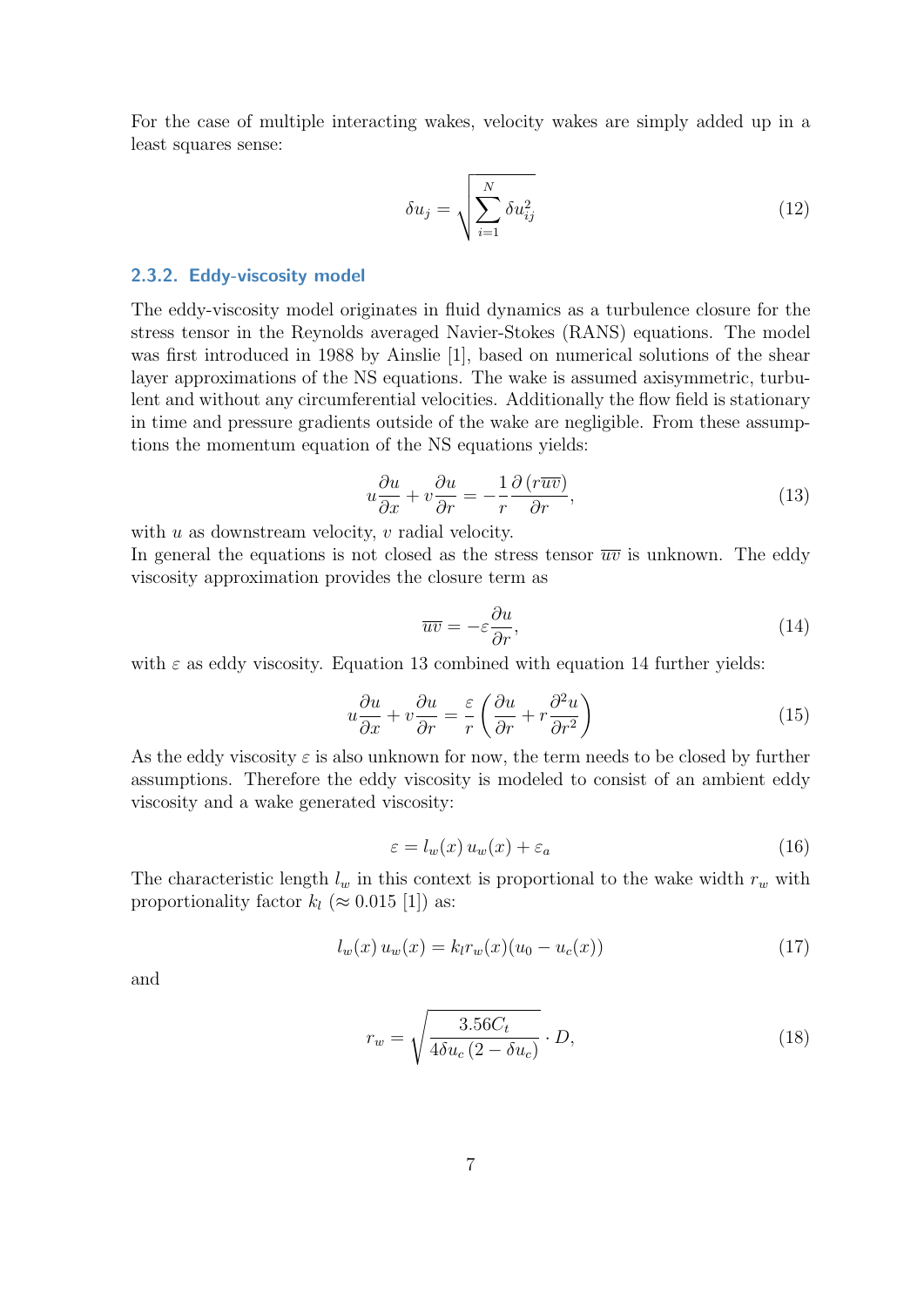where  $u_c$  corresponds to the wake centerline velocity. The ambient eddy viscosity can also be defined by the eddy diffusivity for neutral conditions:

$$
\varepsilon_a = K_M = \frac{\kappa^2}{\log\left(\frac{z}{z_0}\right)} u_0 D,\tag{19}
$$

with  $\kappa$  as von Kármán constant.

<span id="page-15-0"></span>

Figure 6: Original filter function, see equation [\(20\)](#page-15-1)

Wind tunnel experiments showed a discrepancy in the eddy viscosity, which was lower than the calculated value for downstream distances of five rotor diameters or closer. To compensate this flaw, Ainslie [\[1\]](#page-38-8) introduced a filter function  $F(x)$  as follows:

<span id="page-15-1"></span>
$$
F(x) = \begin{cases} 0.65 + \left(\frac{x/D - 4.5}{23.32}\right)^{1/3} & x \le 5.5 D\\ 1 & x > 5.5 D \end{cases}
$$
 (20)

The proposed filter function has an infinite slope at  $x = 4.5D$  (see figure [6\)](#page-15-0). This jump also leads to a jump in the velocity distribution as it can be seen in figure [6.](#page-15-0) This potentially unphysical effect can be avoided by choosing a different filter function with a smoother transition from near to far-field as shown by [Heiming \[4\]](#page-38-3).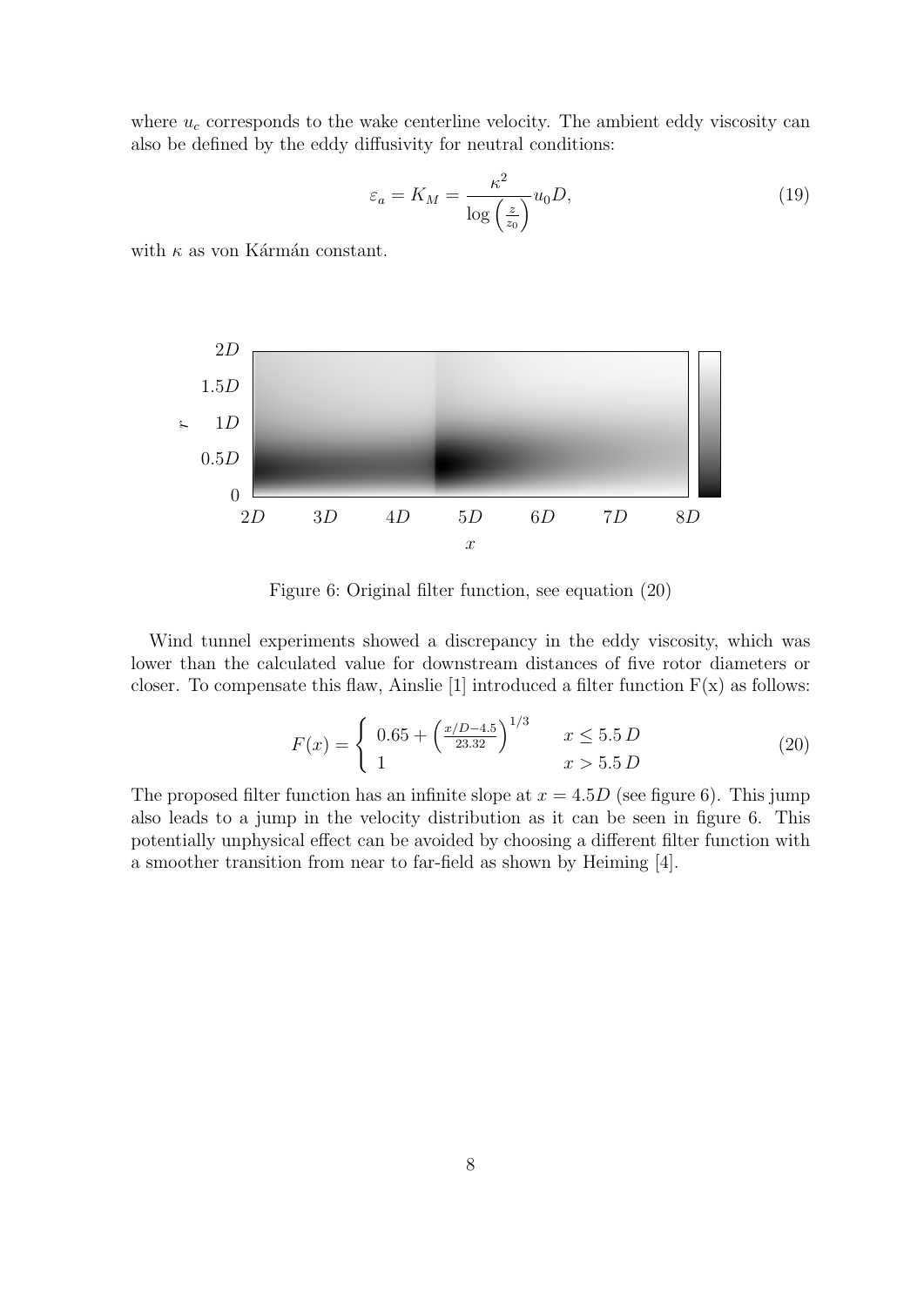### <span id="page-16-0"></span>2.4. Annual energy production

Finally, to optimize the wind park layout means to maximize the [AEP.](#page-5-8) To be able to do this, the expected power value needs to be calculated. Therefore the wind speeds u get categorized by wind directions  $\varphi_i$  similar to figure [3](#page-11-1) and the expectation of the power value is expressed by:

$$
E_{\varphi_i} := E_{\varphi_i} [P(\varphi_i, u)]
$$
  
= 
$$
\int_{0}^{\infty} P(\varphi_i, u) \cdot F_{\varphi_i}(u) du
$$
  
= 
$$
\int_{u_{\text{cutin}}}^{u_{\text{cutout}}} P(\varphi_i, u) \cdot F_{\varphi_i}(u) du
$$
  

$$
\approx \sum_{j=1}^{N_{speeds}} w_j \cdot P(\varphi_i, u_j) \cdot F_{\varphi_i}(u_j)
$$
 (21)

 $F_{\varphi_i}(u)$  describes the probability density function [\(PDF\)](#page-5-4) of the wind speed distribution and  $w_j$  is the weight for speed class j. Further

$$
P(\varphi, u) = \sum_{k=1}^{N_{turbines}} P(u_{inc, \varphi, k})
$$
\n(22)

denotes the total power output of the wind farm at wind speed u and direction  $\varphi$ . The incident velocity at turbine k in wind direction  $\varphi$  can be determined by computing the wake velocity deficit by using the wake models derived in the previous section. The expected power output for all directions then computes as follows:

$$
E := \int_{0}^{2\pi} E_{\varphi} d\varphi
$$
  

$$
\approx \sum_{i=1}^{N_{directions}} w_{\varphi_i} \cdot E_{\varphi_i},
$$
 (23)

where  $w_{\varphi_i}$  is the weight for direction  $\varphi_i$ .

As E describes the mean power for a given wind distribution in MW, this must be projected to the length of one year to get the [AEP](#page-5-8) measured in MWh:

$$
AEP = (8760 \text{ h} + 6 \text{ h}) \cdot E
$$
  

$$
\approx (8760 \text{ h} + 6 \text{ h}) \cdot \sum_{i=1}^{N_{directions}} w_{\varphi_i} \cdot \sum_{j=1}^{N_{speeds}} w_j \cdot W_{\varphi_i}(u_j) \cdot \sum_{k=1}^{N_{Turbines}} P(u_{inc,\varphi_i,j,k}) \quad (24)
$$

 $\sqrt{8760} + 6$ ' corresponds to the total number of hours in a single year of 365.25 days, thereby also accounting for leap years.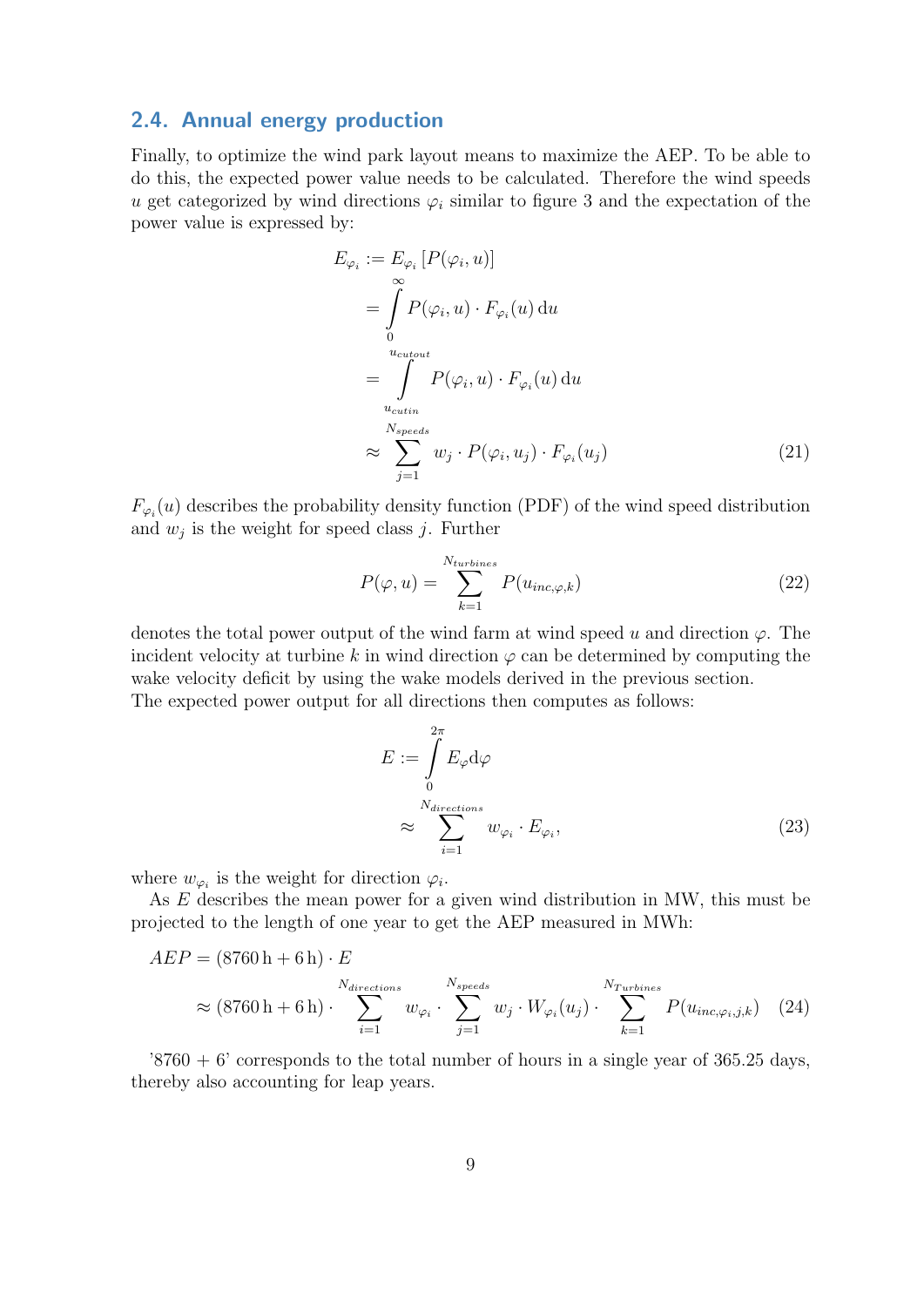### <span id="page-17-0"></span>3. State of the art

As previously introduced, the process of turbine induced wake generation is potentially depending on a large set of parameters. Most of these parameters have a high level of uncertainty due to e.g. the shear inability of performing ideal measurements or factoring in situational performance decreases of the wind farm.

As described by Lackner et al. [\[8\]](#page-38-9) in 2007 the most important uncertainties can be clustered in three groups, with the most crucial uncertainty being the wind resource. Wind speed and direction are in the case of the Horns Rev 1 wind farm measured by the FINO3 weather station and can therefore not fully represent data for each turbine. The second set of uncertainties is the turbine power production. Here the most significant role can be linked to the turbine power curve. When the power curve is determined by the manufacturer the curve is fitted to wind speed, but it is uncertain how the mapping is performed as turbulence and shear stress will have a significant impact on the curve. An additional uncertainty of this group is of the air's density as it will vary under different influences like wind velocity and humidity.

Finally the last set of uncertainties are the energy loss factors. Here, availability losses and losses due to fouling and icing play a role and can only be predicting to a limited extend, thus being highly uncertain.

Lackner et al. [\[8\]](#page-38-9) modeled these uncertainties as Weibull distributed for the wind resources, while the other uncertainties are supposed to be normally distributed. Despite omitting any details on the used wake model, it is stated that a Monte-Carlo simulation has been performed and a method has been derived to calculate the statistics of the [AEP.](#page-5-8)

In a newer approach by Murcia et al. [\[9\]](#page-38-10) from 2015 the focus was laid on creating a framework for the validation of stationary wake models with the goal to quantify the [AEPs](#page-5-8) uncertainty. Murcia et al. [\[9\]](#page-38-10) also used the same Horns Rev 1 offshore wind power plant as a test case. The setup will therefore be the same as listed in section [2.](#page-9-0) In the paper a smaller set of uncertainties is considered, including wind velocity and direction. The turbines power curve is set to the official curve provided by the manufacturer. Again the simulation was performed by a Monte-Carlo simulation, this time based on LHS sampling. The wake model is a modified NOJ model by [\[7\]](#page-38-5), a simple model, which is yet broadly used in the industry. [\[9\]](#page-38-10) could show through the calculations that the uncertainties in the model inputs are too large to draw a conclusion on possible model inadequacies. Meaning uncertainties in the measurements outweigh uncertainties induced by the model. It is lastly adviced to also consider uncertainties in the power curve.

It is worth noting that the derived results only calculate uncertainties in the [AEP](#page-5-8) for a single wind turbine. A comparable work for computing a full wind power plant [AEP](#page-5-8) uncertainty prediction could not be found at the point in time of creating this work.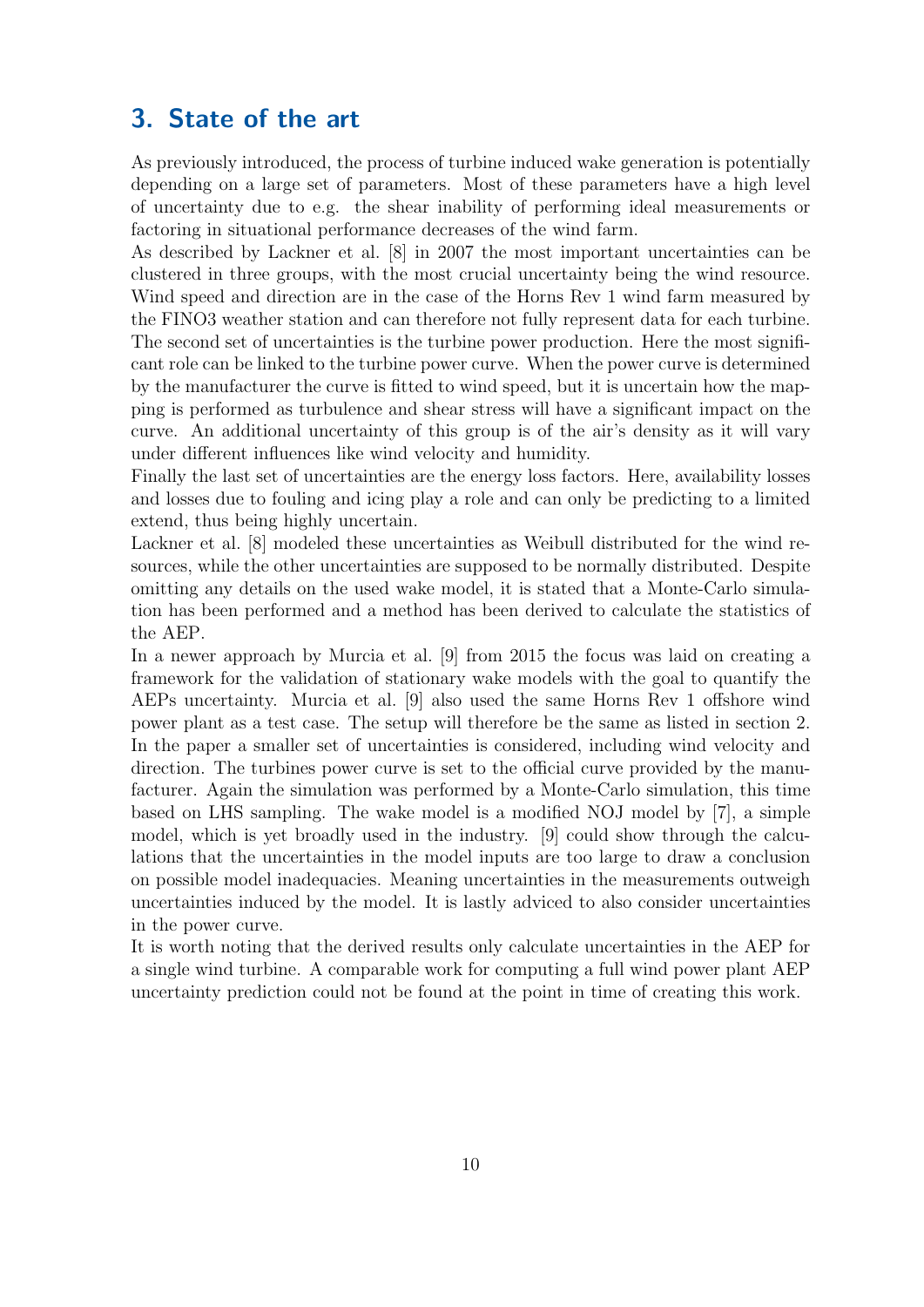## <span id="page-18-0"></span>4. Uncertainty Modeling

In this section the basic principles of uncertainty quantification will be explained and methods will be introduced to evaluate uncertainties for a specific quantity of interest.

### <span id="page-18-1"></span>4.1. Basic concepts of probability

In order to describe uncertainties, it is first of all necessary to define basic concepts of stochastics and distributions.

#### <span id="page-18-2"></span>4.1.1. Random variables

Tobegin with, a random variable  $(RV) X$  has a cumulative distribution function  $(CDF)$  $F_X(x)$  and a [PDF](#page-5-4)  $f_X(x)$ . The cumulative distribution function is defined as:

$$
F_X(x) = P(X \le x) = P(\omega : X(\omega) \le x),\tag{25}
$$

where by definition of probability  $P: 0 \le F_X \le 1$ . The probability density function is linked to the cumulative distribution function through the relation:

$$
F_x(a) = \int_{-\infty}^a f_X(x)dx
$$
 and 
$$
f_X(x) = \frac{d}{dx}F_X(x)
$$
 (26)

The cumulative distribution function therefore describes the probability of X having a value less or equal to x, where the probability density function describes the relative likelihood of  $X$  to take value  $x$ .

An important example for a distribution is the Gaussian distribution which is also known as normal distribution  $\mathcal{N}(\mu, \sigma^2)$ . The parameter  $\mu$  is the mean and  $\sigma^2$  the variance. The [PDF](#page-5-4) of this distribution can be formulated as:

$$
f_X(x) = \frac{1}{\sqrt{2\pi\sigma^2}} e^{-\frac{x-\mu}{2\sigma^2}}, x \in \mathbb{R}
$$
\n
$$
(27)
$$

Another example for an important distribution is the so called uniform distribution. For this distribution all outcomes within its support have the same probability, while being zero outside of the support. The support is defined as a interval [a, b] on  $\mathbb R$  with  $a, b \in \mathbb{R}$ . For the [PDF](#page-5-4) this yields:

$$
f_X(x) = \begin{cases} \frac{1}{b-a} & \text{for } x \in [a, b], \\ 0 & \text{else} \end{cases}
$$
 (28)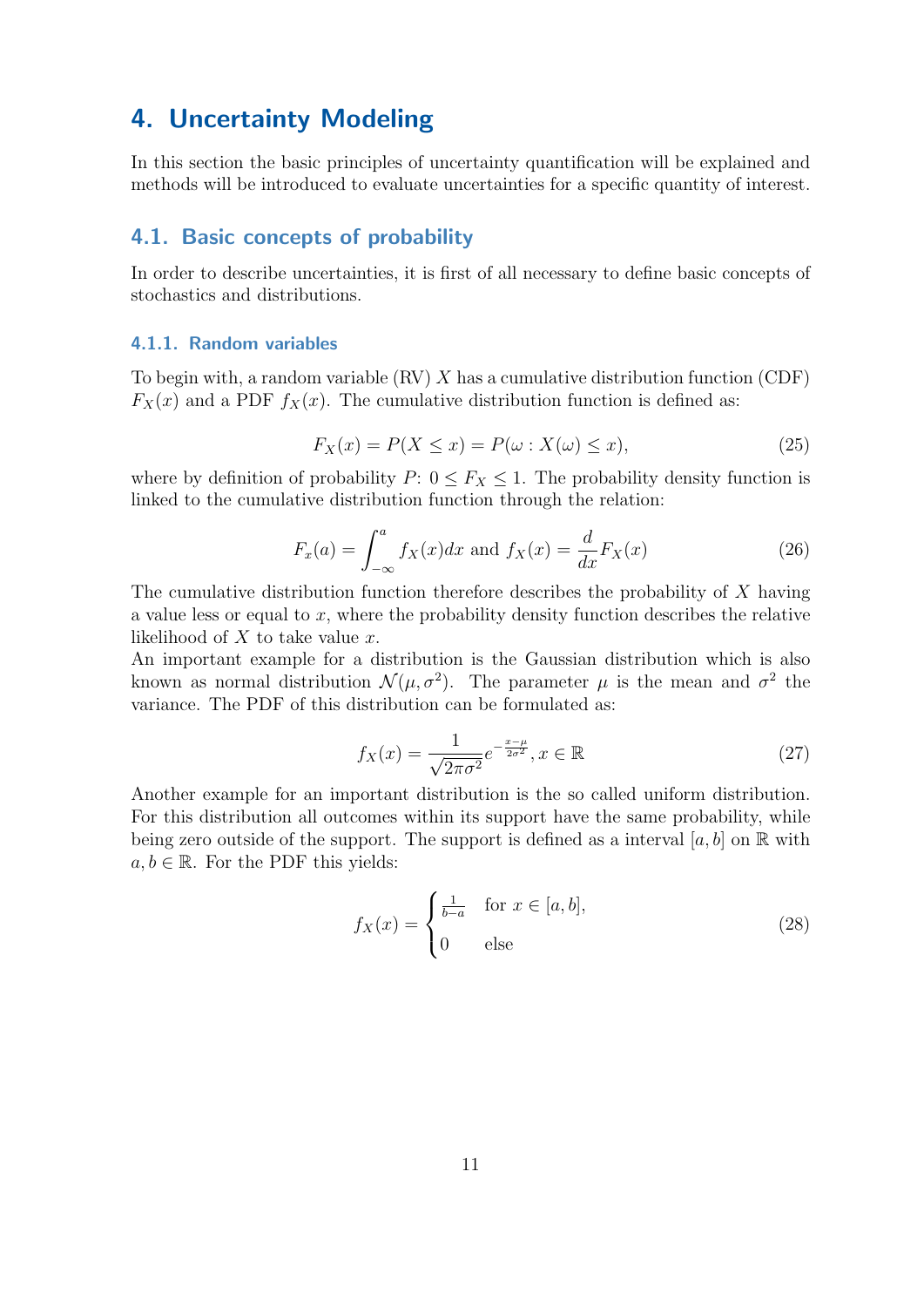#### <span id="page-19-0"></span>4.1.2. multiple RVs

In case of multiple random variables the definition of a joint density function, as well as the marginal density function, is required.

The joint density function in case of two continuous [RVs](#page-5-10) is defined as function  $f(x,y)$ which fulfills:

<span id="page-19-3"></span>
$$
f_{X,Y}(x,y) = f_{X|Y}(x|y) f_Y(y) = f_{Y|X}(y|x) f_X(x)
$$
\n(29)

As this also is a density function

$$
\int_{-\infty}^{\infty} \int_{-\infty}^{\infty} f(x, y) dx dy = 1
$$
\n(30)

has to hold as well. As stated, these are formulations for the two-dimensional case, but can be extended to an n-dimensional case.

The undefined terms from equation [29](#page-19-3) are the conditional distribution e.g.  $f_{X|Y}(x|y)$ and the marginal distribution e.g.  $f_Y(y)$ .

#### <span id="page-19-1"></span>4.1.3. Statistics

The most important statistics in dealing with uncertainty quantification are the ex-pectation and the variance. The expectation of [RV](#page-5-10) X with [PDF](#page-5-4)  $f_X$  can be computed as:

$$
\mu_x = \mathbb{E}[X] = \int_{-\infty}^{\infty} x f_X(x) dx \tag{31}
$$

The variance is defined as

$$
\sigma_x^2 = Var(X) = \mathbb{E}[(X - \mu_x)^2],\tag{32}
$$

which is the squared standard deviation  $\sigma_x$  of X. As the expectation and the standard deviation are only the first and second standardized moments of the distribution, one could also compute higher moments, but these are not of interest in this problem setting.

### <span id="page-19-2"></span>4.2. Generalized polynomial chaos

In this section the [generalized polynomial chaos \(gPC\)](#page-5-12) is outlined. This method refers to an expansion which can be used to describe stochastic processes  $u(x, t, \omega)$ . The expansion is based on a sum of orthogonal polynomials, like the Hermite or Lagrange polynomials, depending on the distribution of the [RV.](#page-5-10) These orthogonal polynomials form a basis for the random components in the solution. For the general case, the described process is a function of the random vector  $Q(\omega) = [Q_1(\omega), \ldots, Q_p(\omega)] : \Omega \to$  $\mathbb{R}, \Omega$  being the finite sample space:

$$
u^{N}(t, x, \omega) = \sum_{i=0}^{N} u_{i}(t, x)\psi_{i}(Q)
$$
\n(33)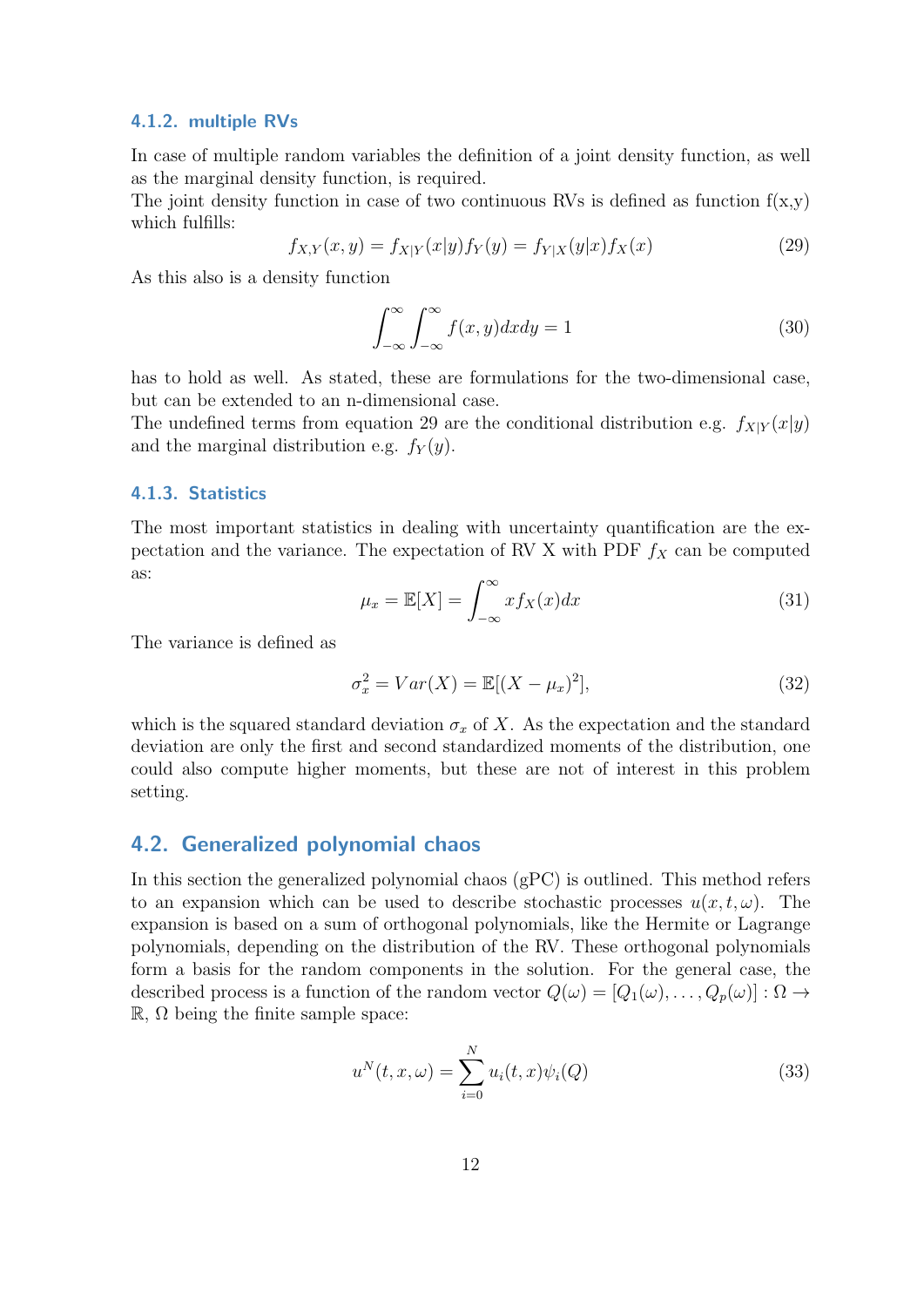<span id="page-20-2"></span>

|          | Distribution   GPC basis polynomial   Support |                    |
|----------|-----------------------------------------------|--------------------|
| Gaussian | Hermite                                       | $(-\infty,\infty)$ |
| Uniform  | Legendre                                      | [a, b]             |

Table 1: [PDF](#page-5-4) and matching basis polynomials

where  $u_i(x, t)$  are deterministic coefficients and  $\psi_i$  the referred orthogonal polynomials. As previously mentioned the used polynomials have to be orthogonal to the [PDF](#page-5-4) of the specific random process. Table [1](#page-20-2) shows matching pairs of distributions and polynomials relevant within the context of this thesis.

### <span id="page-20-0"></span>4.3. Stochastic Spectral Methods

This section introduces commonly used methods in dealing with uncertainty quantification. These methods enable dealing with the uncertain parameters of the problem setting and propagating their stochastics through the used mathematical models. Ultimately the uncertainties are modeled with the intend to have a measure of uncertainty for a specific [QoI.](#page-5-7) This measure is usually the mean and variance of the [QoI.](#page-5-7) The provided methods in this section will therefore give expressions for these statistics.

#### <span id="page-20-1"></span>4.3.1. Monte Carlo Sampling

In order to compute a [QoI](#page-5-7) such as:

<span id="page-20-3"></span>
$$
\mathbb{E}[u(x,t,Q(\omega))] = \int u(x,t,q)\rho(q)dq \qquad (34)
$$

the [MC](#page-5-2) method uses point-wise integration in probability space to evaluate the integral in equation [34.](#page-20-3) By computing  $M$  deterministic solutions (sampling), with each starting from a different set of realizations of the uncertain parameters one obtains M solutions of the type  $u^m(x,t) = u(x,t,Q^m)$ . If  $Q^m$ ,  $m = 1...M$  is a [independet and indentical](#page-5-13) [distributed \(i.i.d.\)](#page-5-13) [RV,](#page-5-10) application of the central limit theorem yields:

$$
\frac{1}{M} \sum_{m=1}^{M} u(x, t, Q^m) \xrightarrow{a.s.} \mathbb{E}[u(x, t, Q)] \tag{35}
$$

and for the convergence rate:

$$
Var[\frac{1}{M}\sum_{m=1}^{M}u(x,t,Q^m) - \mathbb{E}[u(x,t,Q)] = \mathcal{O}(\frac{1}{\sqrt{M}})
$$
\n(36)

The rather slow convergence rate of  $\mathcal{O}(\frac{1}{\sqrt{2}})$  $\frac{1}{M}$  can be a disadvantage for all computationally expensive problems, as for every digit of accuracy the sample size has to be increased by a factor of 100. This can be a deal-breaker for certain applications, but it is worth mentioning that the so called "Quasi Monte Carlo methods" offer similar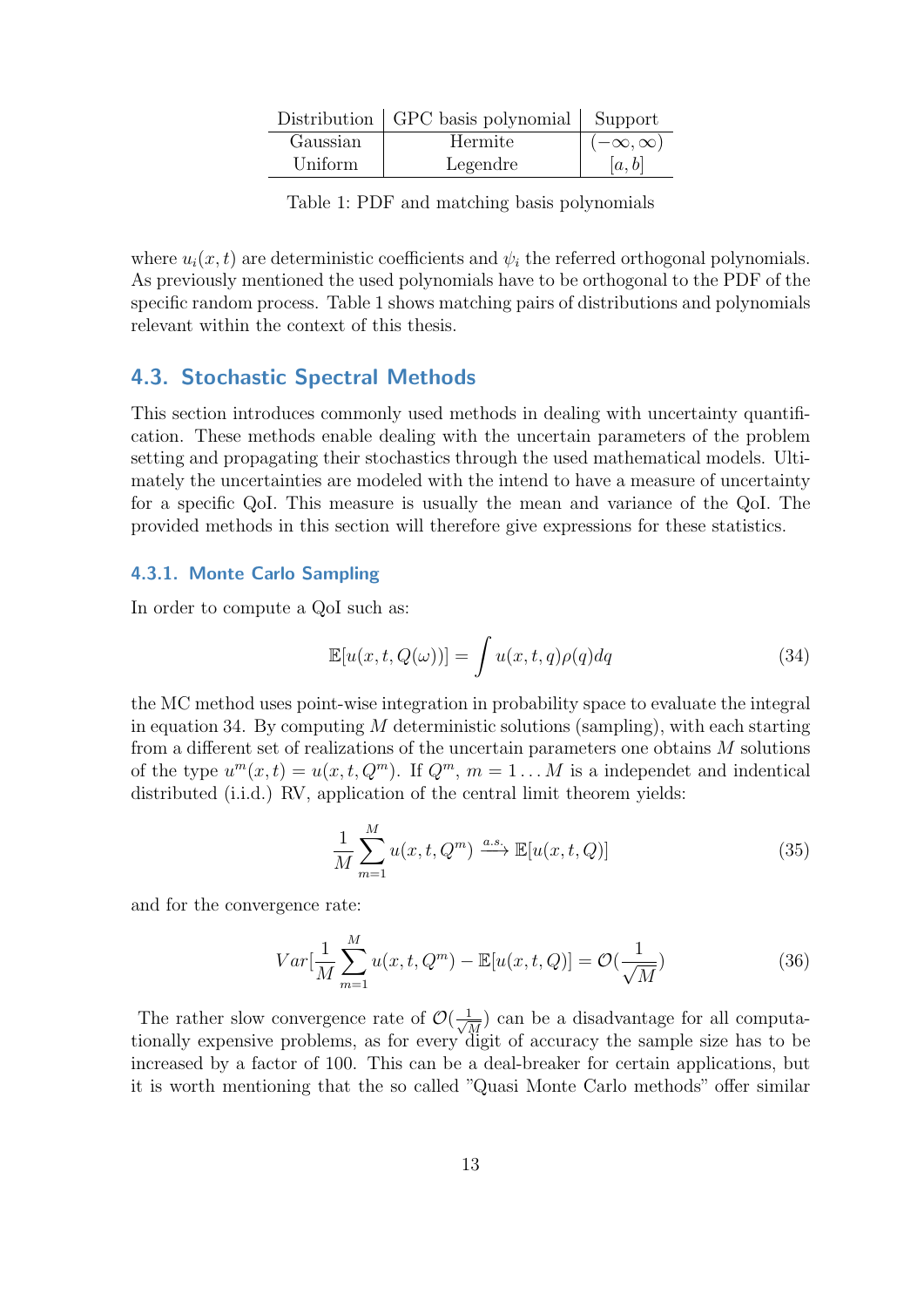properties with an increased efficiency. On the other hand the convergence rate of the [MC](#page-5-2) sampling is not dependent on the dimensions of the probability space. This is a unique feature to the [MC](#page-5-2) method, which in case of high dimensional probabilities often makes it the only viable solution.

In case of multiple [RV](#page-5-10) the [MC](#page-5-2) sampling method stays the same. Random numbers are drawn from the [PDF](#page-5-4) of each [RV](#page-5-10) and the function is evaluated at these points. Therefore, formulations for the mean and variance also stay the same.

#### <span id="page-21-0"></span>4.3.2. Stochastic Collocation

The idea behind the [SC](#page-5-3) method is it to choose a set of M collocations points  $q_M$  in probability space and to enforce the solution at these points. In a more mathematical formulation this means:

find 
$$
\mathcal{I}(Q)
$$
 s.th.  $u(x, t, Q^m) = \mathcal{I}(Q^m)$  (37)

Note that  $\mathcal I$  is function valued, which makes the task non-trivial. As the problem is deterministic for each sample  $m$ , the [SC](#page-5-3) method involves solving the problem  $M$ times. As the positions of the collocation points are unrestricted, it is advantageous to choose them based of a quadrature rule and thus exploit the corresponding weights to compute the statistics. The solution of the stochastic problem can be interpolated from the collocation points by using Lagrange interpolation. This yields the following expression for the solution:

$$
u^{N}(x,t,Q) = \sum_{i=1}^{M} u_{i}(x,t,q_{i})L_{i}(q),
$$
\n(38)

where  $L_i$  are the Lagrange polynomials. The reason to choose Lagrange polynomials is due to their ability to match the exact solution at all  $M$  collocation points, as:

<span id="page-21-1"></span>
$$
L_i(q^m) = \delta_{im} \tag{39}
$$

The statistics of the interpolation can then be determined by using the solutions at the collocation points. For the mean of the [QoI](#page-5-7) this for example yields:

<span id="page-21-2"></span>
$$
\mathbb{E}[u] = \sum_{i=1}^{M} u(x, t, q_i) \int_{\Gamma} L_i(q) \rho(q) dq \qquad (40)
$$

Where  $\Gamma$  is the probability space on which Q is defined and  $\rho(q)$  is the [PDF](#page-5-4) of Q's distribution. By cleverly choosing the collocation points as described above and using the Lagrange property in [39](#page-21-1) equation [40](#page-21-2) can be simplified to:

$$
\mathbb{E}[u] = \sum_{i=1}^{M} u(x, t, q_i) \rho(q_i) w_i \tag{41}
$$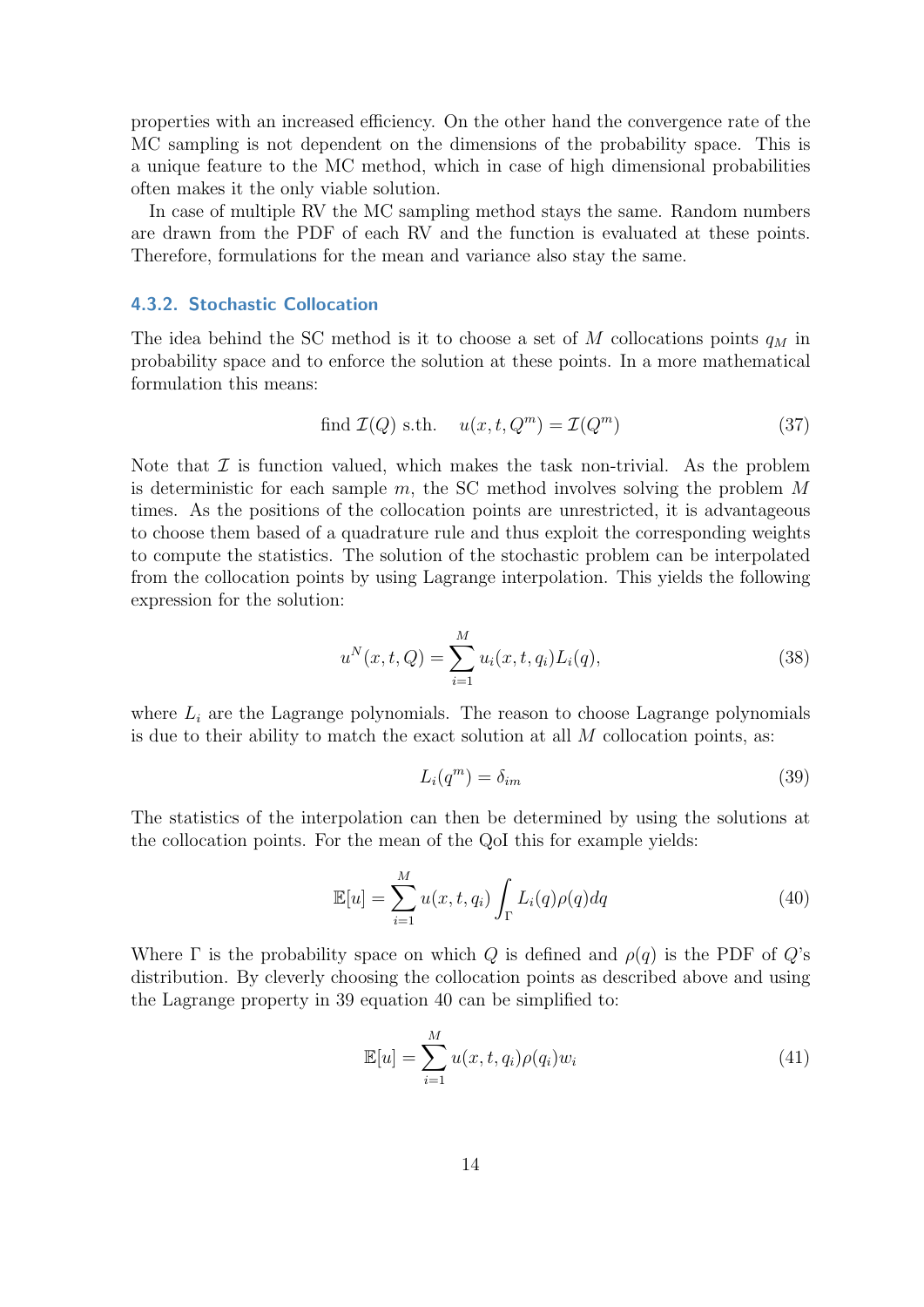$w_i$  are the quadrature weights of the quadrature rule which was chosen according to the [CDF](#page-5-11) of the uncertainty. The integral in equation [40](#page-21-2) can be exactly evaluated by quadrature due to the fact that since the used Lagrange polynomials are of order M the quadrature is exact for polynomials of this order. Equation [40](#page-21-2) could also be solved by setting up a Vandermonde-like matrix and inverting it, which is a non-trivial task and can sometimes even be impossible. A formulation for the variance can also be found:

$$
\mathbb{E}[(u - \mathbb{E}[u])^2] = \int_{\Gamma} (u - \mathbb{E}[u])^2 \rho(q) dq
$$
  
\n
$$
= \int_{\Gamma} (\sum_{i=1}^M u(q_i) L_i(q) - \mathbb{E}[u])^2 \rho(q) dq
$$
  
\n
$$
= \sum_{j=1}^M (\sum_{i=1}^M u(q_i) \delta_{ki} - \mathbb{E}[u])^2 \rho(q_j) w_j
$$
  
\n
$$
= \sum_{j=1}^M (u(q_j) - \mathbb{E}[u])^2 \rho(q_j) w_j
$$
 (42)

The interpolation error for dimension  $p$  with  $M$  collocation points is:

$$
||f - \mathcal{I}_M f|| \sim \mathcal{O}(\frac{1}{M^{\frac{-\alpha}{p}}}),\tag{43}
$$

where  $\alpha$  is a constant that is based on the smoothness of the interpolated function f. Compared to the [MC](#page-5-2) method, the convergence rate of  $(M^{\frac{-\alpha}{p}})^{-1}$  is depending on the dimension  $p$  and thus the convergence rate is low for higher dimensions. This is the so called "curse of dimensionality", which restricts the usability of most non-MC type methods to at most medium dimension size.

In the case of multiple [RV](#page-5-10) the interpolation of the solution  $u$  to a multivariate [partial](#page-5-14) [differential equation \(PDE\)](#page-5-14) can be formulated as:

$$
u(Q) = \mathcal{I}(u) = (\mathcal{I}_{m_1} \otimes \cdots \otimes \mathcal{I}_{m_d})(u)
$$
  
= 
$$
\sum_{j_1}^{m_1} \cdots \sum_{j_d}^{m_d} u(q_1^{j_1}, \ldots, q_d^{j_d})(L_1(q_1^{j_1}) \ldots L_d(q_d^{j_d})),
$$
 (44)

with d as the dimension (number of [RVs](#page-5-10)) and  $L<sub>i</sub>$  again as Lagrange polynomial in i-th dimension. Using a multi-index  $i$  equation [44](#page-22-0) can be rewritten as:

<span id="page-22-0"></span>
$$
\mathcal{I}_m(u) = \sum_{|i| < N} u(q_i) L_i(q) \tag{45}
$$

A quadrature rule  $\mathcal{Q}_l^{(p)}$  $\ell_l^{(p)}$  based on 1D quadratures can also defined and statistics can be computed similarly as in the one-dimensional case. For the derivation of an efficient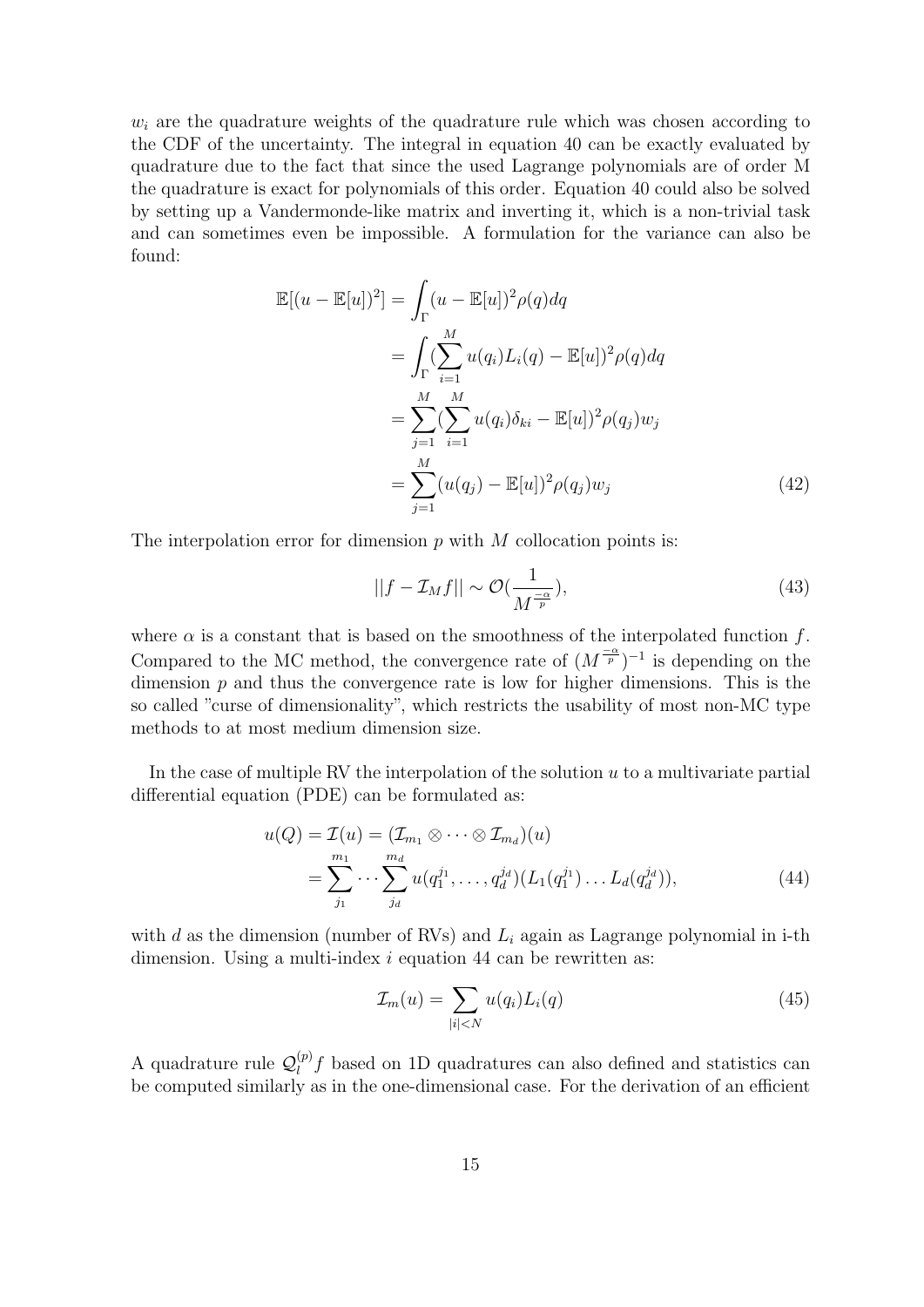quadrature rule see chapter [4.4](#page-23-0) where sparse grids are discussed. Given the quadrature rule, the mean and variance can be calculated by:

$$
\mathbb{E}[u] = \sum_{|i| < N} u(\mathbf{Q}_i) W_i \tag{46}
$$

and

$$
\text{var}[u] = \sum_{|i| < N} (u(\mathbf{Q}_i) - \mathbb{E}[u])^2 W_i,\tag{47}
$$

with **Q** as tensor product of the [RV](#page-5-10) and  $W_i = \{ \rho_i w_i^1, \dots, \rho_i w_i^d \}.$ 

It is worth noticing that the presented method, similar to the [MC](#page-5-2) method, is also a non-intrusive method. This means, assuming a suitable code structure, no adjustments the solver itself have to be done. The [MC](#page-5-2) and [SC](#page-5-3) can work as wrapper function for the original problem and evaluate statistics of the [QoI](#page-5-7) after taking enough samples. This is a big advantage compared to other available methods such as the [stochastic](#page-5-15) [Galerkin \(SG\)](#page-5-15) method where the original code has to be altered extensively.

### <span id="page-23-0"></span>4.4. Smolyak Sparse grids

In the attempt to weaken the curse of dimensionality occurring in multivariate problems, sparse grids can be used to lower the computational effort required. These sparse grids refer to a technique for integrating or interpolating a high dimensional function. They were first introduced by Smolyak and are therefore also known as Smolyak sparse grids.

In general the approximation of an multidimensional integral can be formulated as:

$$
I^{(p)}f = \int_{\Gamma} f(q)\rho(q)dq,
$$
\n(48)

with  $\Gamma$  as p-dimensional hypercube  $\Gamma = [0,1]^p$ . Assuming a quadrature rule  $\mathcal{Q}_L^{(j)}$  $\bigcup_{l_i}^{(J)}$  for the i-th integration direction, a tensor product rule can be defined by:

$$
\mathcal{Q}_l^{(p)} f = (\mathcal{Q}_{l_1}^{(1)} \otimes \cdots \otimes \mathcal{Q}_{l_p}^{(1)})
$$
  
= 
$$
\sum_{r_1=1}^{R_{l_1}} \cdots \sum_{r_p=1}^{R_{l_p}} f(q_1^{r_1}, \ldots, q_p^{r_p}) w_{l_1}^{r_1} \ldots w_{l_p}^{r_p}
$$
 (49)

The overall quadrature therefore consists of several nested 1D quadratures  $\mathcal{Q}_l^{(1)}$  $l_l^{(1)}$  each defined as:

<span id="page-23-1"></span>
$$
\mathcal{Q}_{l_1}^{(1)} = \sum_{r=1}^{R_{l_1}} f(q_l^r) w_l^r,
$$
\n(50)

with  $q_l^r$  and  $w_l^r$  as points and weights at level l and  $R_{l_i}$  as the corresponding number of nodes.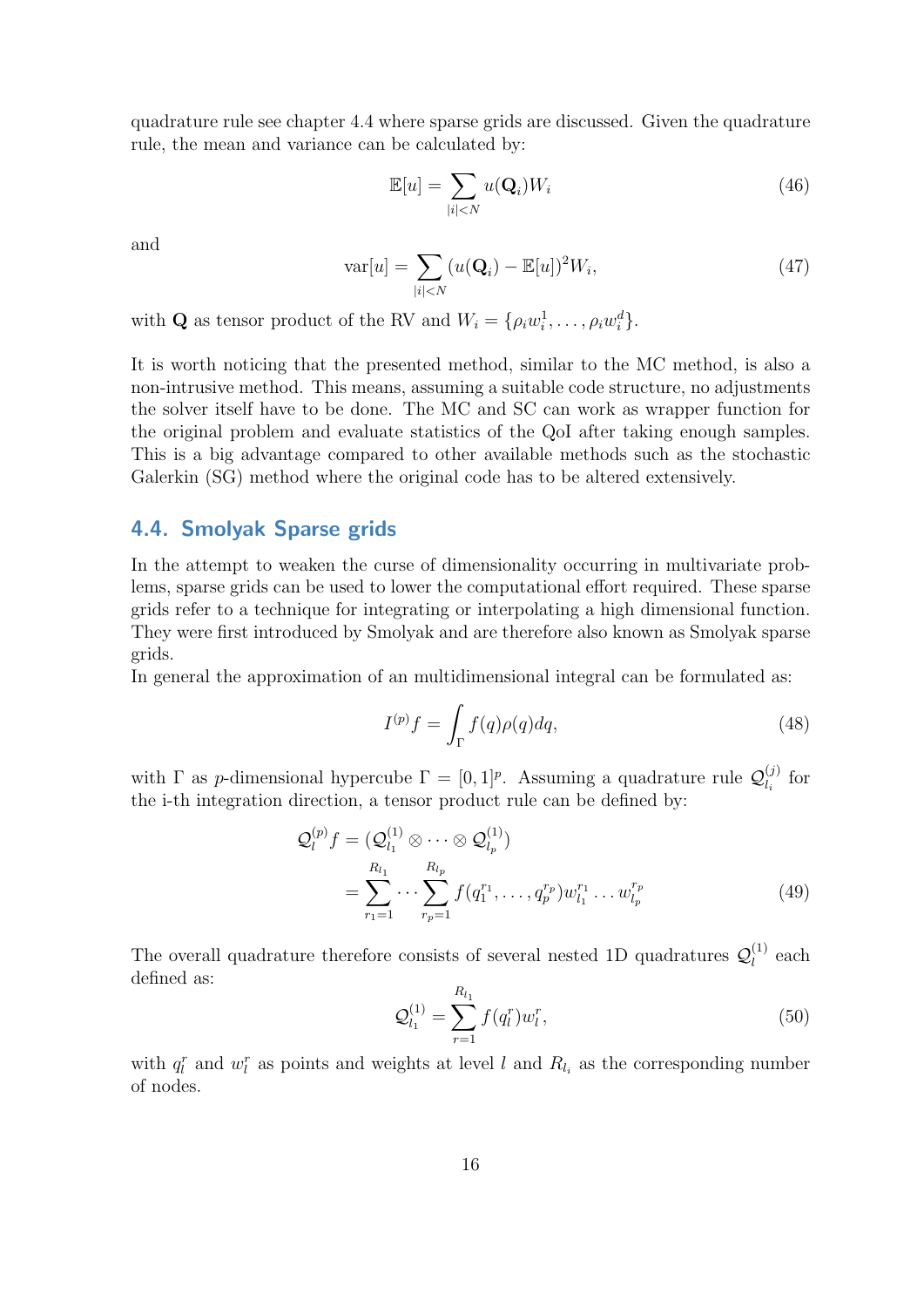<span id="page-24-0"></span>

Table 2: Product of monomials up to  $R=4$ 

On a full tensorized grid the number of points can be calculated as:

$$
R = \prod_{i=1}^{p} R_{l_i} \tag{51}
$$

As it is required for the collocation to compute a sample for each quadrature node, keeping the total node count as low as possible thus lowers the computational cost. Smolyak came up with a sparse quadrature formula which lowers the total number of nodes required. The underlying idea of his sparse grid construction can best be explained by comparing it to the quantification of a quadrature rules accuracy. The accuracy is usually calculated by considering products of monomials and checking, which monomials of degree R can be integrated exactly. To specify monomials of e.g. degree four a normal full tensor product will have 25 terms, whereas one would only need to consider the five terms which can be seen in table [2.](#page-24-0) The full tensor product includes terms of higher order than necessary such as e.g.  $x^4y$ . Smolyak sparse grids work similarly. Constructed grids and weights are supposed to yield the same accuracy while using significantly less points.

To construct a sparse grid quadrature rule a difference relation is introduced as:

$$
\Delta_l^{(1)}f = (Q_l^{(1)} - Q_{l-1}^{(1)})f,\tag{52}
$$

where  $\mathcal{Q}_l^{(1)}$  $\mathcal{Q}_l^{(1)}$  is a 1D quadrature rule (eq. [50\)](#page-23-1). Note that  $\mathcal{Q}_0^{(1)} \equiv 0$ .

 $\Delta_l^{(1)}$  $\ell_l^{(1)}$  is also a quadrature formula which uses, due to the nested property of the nodes, the same nodes as  $\mathcal{Q}_l^{(1)}$  $\mu_l^{(1)}$ . The weights of this quadrature are also simply the difference of the weights on level l and  $l - 1$ . Since nodes are nested in a sense that nodes on level  $l - 1$  are a subset of the nodes on level l, negative weights are also possible. The sparse quadrature formula at level  $l$  is then given as:

$$
\mathcal{Q}_l^{(p)}f = \sum_{|l'| \le l+p-1} (\Delta_{l_1}^{(1)} \otimes \cdots \otimes \Delta_{l_p}^{(1)})f,\tag{53}
$$

with  $l' = (l_1, \ldots, l_p) \in \mathbb{N}^p$  as multi-index where  $|l'| = \sum_{i=1}^p l_i$ . The full tensor product on the other hand can be written as:

$$
\mathcal{Q}_l^{(p)}f = \sum_{\max l' \le l} (\Delta_{l_1}^{(1)} \otimes \cdots \otimes \Delta_{l_p}^{(1)})f,\tag{54}
$$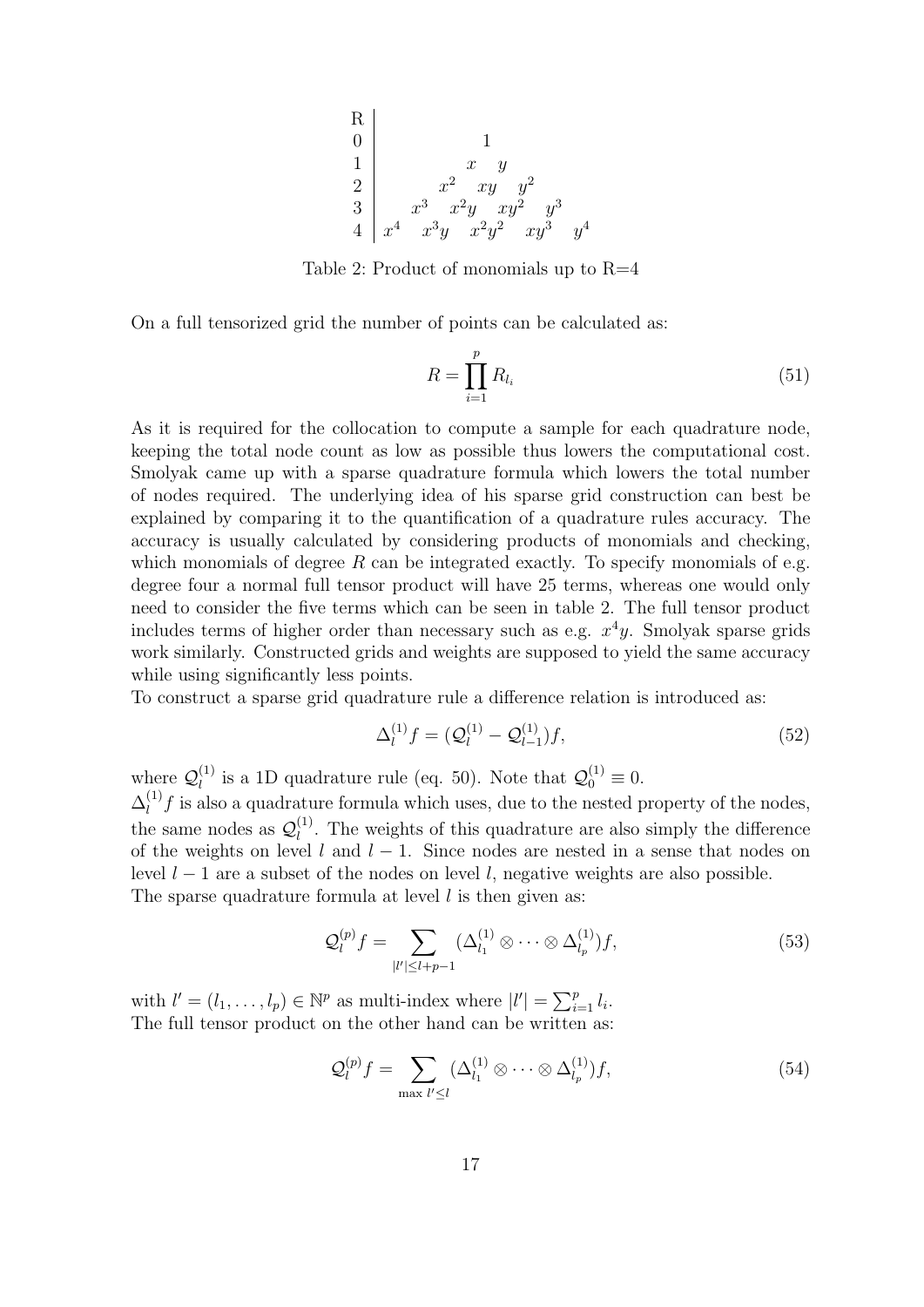<span id="page-25-0"></span>

| $\,p$          | $R_l$ | sparse grid nodes | tensor grid nodes               |
|----------------|-------|-------------------|---------------------------------|
| $\overline{2}$ | 5     | 13                | 25                              |
|                | 9     | 29                | 81                              |
| 5              | 5     | 61                | 3125                            |
|                | 9     | 241               | 59049                           |
| 10             | 5     | 221               | 9765625                         |
|                | 9     | 1581              | $>$ 3 $\times$ 10 <sup>9</sup>  |
| 50             | 5     | 5101              | $> 8 \times \overline{10^{34}}$ |
|                | 9     | 171901            | $> 5 \times 10^{47}$            |
| 100            | 5     | 20201             | $> 7 \times 10^{69}$            |
|                |       | 1353801           | $> 2 \times 10^{95}$            |

Table 3: Number of Clenshaw-Curtis nodes for the sparse and tensor grids

with max  $l' = \max \{l_1 \dots l_p\}$ . Even though differences seem small and depending the choice of nodes the overall node count still has an exponential growth factor, it can be seen in table [3,](#page-25-0) that the sparse grid offers a huge reduction in required nodes.

According to [\[12\]](#page-38-11) the quadrature error satisfies:

$$
||I^{(p)}f - Q_l^{(p)}f|| = \mathcal{O}(R^{-\alpha}\log(R)^{(p-1)(\alpha+1)}),
$$
\n(55)

with  $\alpha$  as constant dependent on the smoothness of function f. For a very high dimension p the  $R^{-\alpha}$  term dominates and therefore the convergence rate can no longer compete with the [MC](#page-5-2) method, which has a convergence rate of  $R^{-1/2}$ . To conclude, the collocation method on sparse Smolyak grids is suitable low to medium dimension p, but will suffer from the curse of dimensionality if the dimension is too high.

As mentioned earlier the node count is depending on the node type. In this work the [Clenshaw Curtis \(CC\)](#page-5-16) nodes are used for all sparse grids. These nodes are the extrema of the Chebychev polynomials typically defined on the interval [−1, 1]. The nodes can be computed by:

$$
q_l^r = -\cos\frac{\pi(r-1)}{R_l - 1}, \quad r = 1, \dots, R_l,
$$
\n(56)

with  $R_1 = 1$  and  $R_l = 2^{l-1} + 1$  for  $l > 1$ .

A visualization of the sparse Smolyak grids with [CC](#page-5-16) nodes can be seen in figure [7.](#page-26-0) The different refinement levels l and dimensions p give an impression on the overall structure of the nodes and also their nestedness. From the scatter plots it also becomes obvious that more points are added at the central axes and the boundaries of the domain. This leads to an exponential increase in nodes on higher levels. Alterations of the [CC](#page-5-16) nodes exist which provide a lower growth factor. See Burkardt and Webster [\[2\]](#page-38-12) for further reading.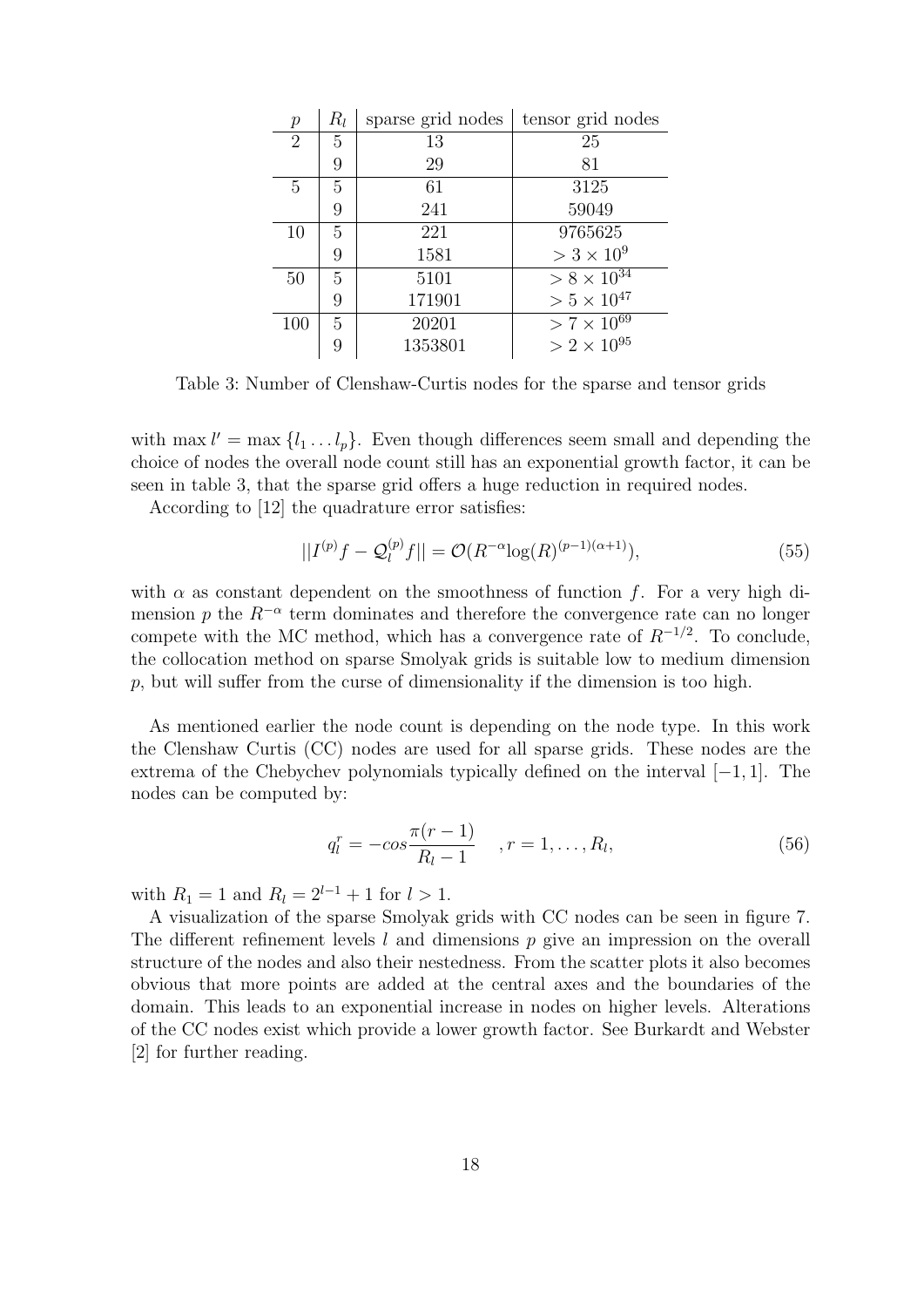<span id="page-26-0"></span>

Figure 7: Visualization of different Smolyak sparse grids with nested Clenshaw Curtis nodes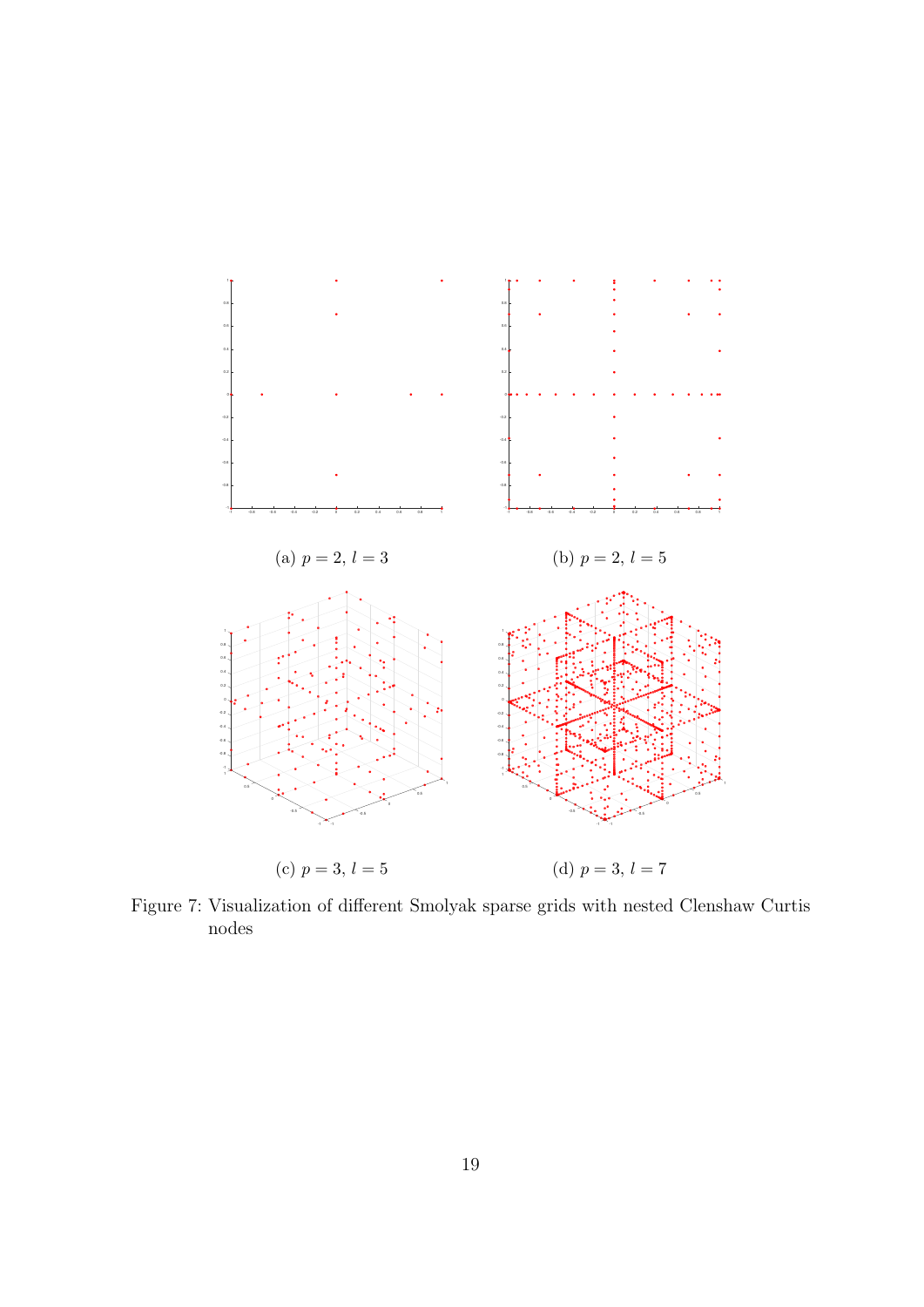# <span id="page-27-0"></span>5. Verification

In order to verify the implementations of the methods outlined in the previous modeling section [4,](#page-18-0) the Burgers equations will be tested for each of the methods. The Burgers equation is well suited to test the derived methods of [UQ](#page-5-6) on. The obtained results are highly dependent on the [boundary condition \(BC\)](#page-5-17) and are sensitive even to very small changes.

The one-dimensional Burgers equation reads:

<span id="page-27-2"></span>
$$
\begin{cases}\n\frac{\partial u}{\partial t} + u \frac{\partial u}{\partial x} = 0, & x \in [-1, 1] \\
u(-1, t) = 1 \\
u(1, t) = -1 \\
u(x, 0) = u_0\n\end{cases}
$$
\n(57)

<span id="page-27-1"></span>with velocity u and viscosity  $\nu$ . The Burgers equation [\(57\)](#page-27-2) is of the hyperbolic and non-linear [PDE](#page-5-14) type and has spatial as well as temporal derivatives. The deterministic solutions of the equation is plotted in figure [8](#page-27-1) for  $t = 0$  with two different [BCs](#page-5-17) at the left boundary.



Figure 8: Solutions of the Burgers equation (red) with small differences in the [IC](#page-5-1) (blue)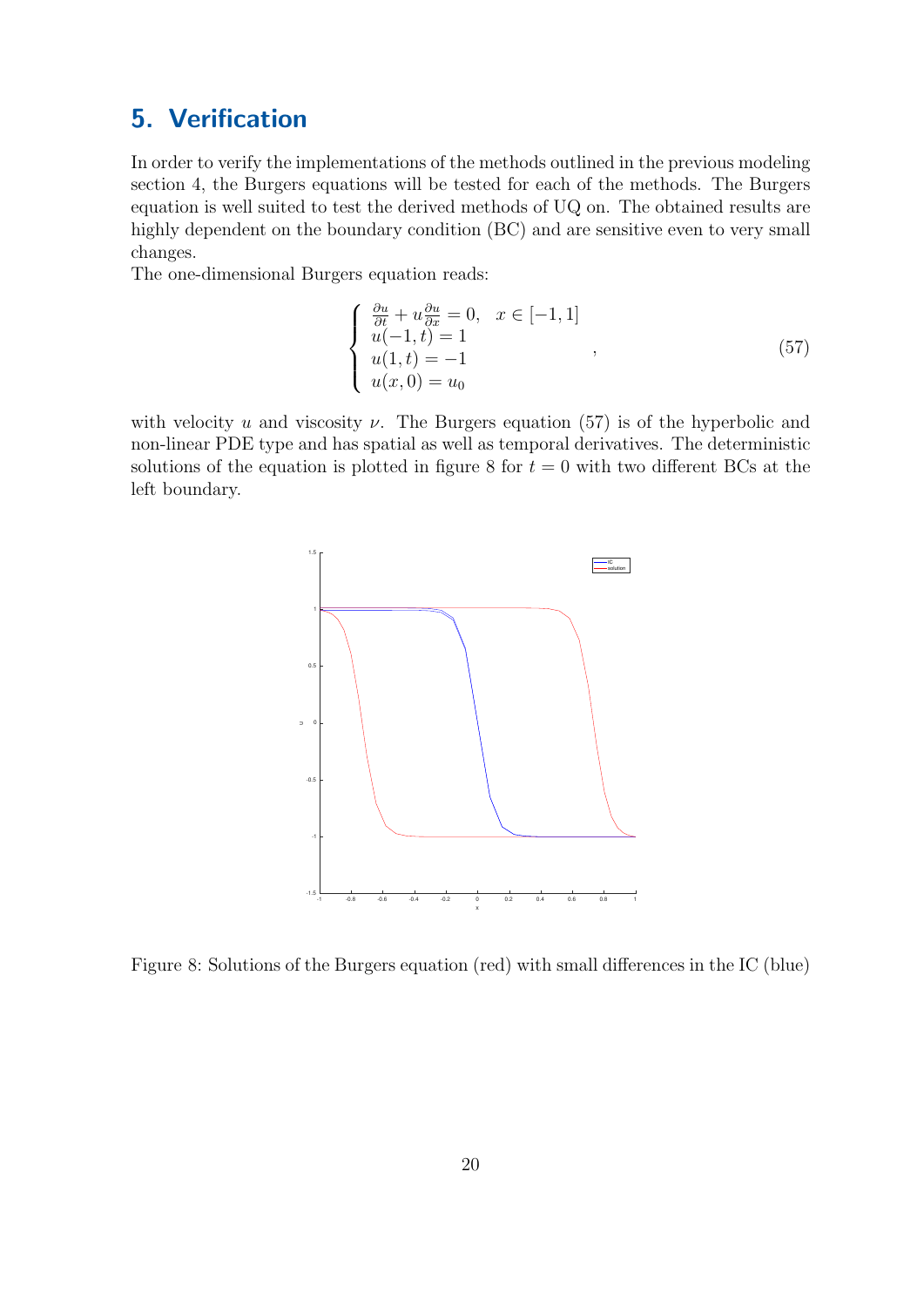<span id="page-28-1"></span><span id="page-28-0"></span>

|      |       | viscosity $\nu$   time step size $\Delta t$   convergence parameter $\epsilon$   spatial steps   domain |    |        |
|------|-------|---------------------------------------------------------------------------------------------------------|----|--------|
| 0.05 | 5E-04 | 1E-06                                                                                                   | 46 | [0, 1] |

Table 4: Parameters used in the computation

|                             |     | Distribution $\vert$ Samples (MC) $\vert$ Collocation points SC |
|-----------------------------|-----|-----------------------------------------------------------------|
| $q \sim \mathcal{U}(0,0.1)$ | 100 |                                                                 |

Table 5: Stochastic parameters

In general, the solution is almost constant at each boundary, mirroring the [BC,](#page-5-17) but has shock right at the center. Position of the shock is highly sensitive to the [BCs](#page-5-17), as it can be seen in figure [8.](#page-27-1) A small distortion in the left [BC](#page-5-17) of  $\pm 1\%$  leads to a significant change of the shocks location. This makes the Burgers equation especially suitable to test different [UQ](#page-5-6) methods.

To test the derived methods, the original Burgers equation needs to be modified. An uncertainty parameter  $\delta(q)$  is added to the left boundary condition and the equation now reads:

<span id="page-28-2"></span>
$$
\begin{cases}\n\frac{\partial u}{\partial t} + u \frac{\partial u}{\partial x} = 0, & x \in [-1, 1] \\
u(-1, t) = 1 + \delta(q) \\
u(1, t) = -1 \\
u(x, 0) = u_0\n\end{cases}
$$
\n(58)

where  $\delta(q)$  is a random perturbation based on a [PDF.](#page-5-4)

Despite the introduced [MC](#page-5-2) and [SC](#page-5-3) methods are non-intrusive and basically can handle the deterministic equations as a black-box problem, it is worth mentioning that a 3rd order [Runge-Kutta \(RK\)](#page-5-18) method was used to solve the equation [58](#page-28-2) in an iterative manner until reaching equilibrium. All used computational parameters are listed in table [4](#page-28-0) and [5.](#page-28-1) The uncertainty is assumed to be uniformly distributed and within the interval [0, 0.1] s.th.  $q \sim \mathcal{U}(0, 0.1)$ .

The obtained results for the [MC](#page-5-2) and the [SC](#page-5-3) can be seen in figure [10](#page-30-0) and [11.](#page-30-1) As mentioned, each solution was iterated until equilibrium was reached, i.e. the difference between two time steps was smaller than  $\epsilon$ . For the [MC](#page-5-2) method a sample size of  $n_{MC}$ 100 were needed in order to be comparable to results of the [SC](#page-5-3) method which made use of  $n_{SC} = 10$  collocation points (samples) to determine the results. Both obtained solutions show comparable characteristics, where the variance is high in regions where the shocks are occurring. Due to the high sensitivity w.r.t to the [BC](#page-5-17) this behavior is exactly as expected. For the [MC](#page-5-2) method the variance is larger for  $x \in (0, 0.5)$ . This effect comes from a drawn random number close to zero for which the shock is almost located at  $x = 0$ . Due to the deterministic Legendre nodes used in the [SC](#page-5-3) method, these point are not considered by this method. The [MC](#page-5-2) sampling can therefore show its advantage of being able to integrate arbitrary functions with e.g. high input sensitivities like the Burgers equation.

A delta plot between the [SC](#page-5-3) method with increasing sample size for the [MC](#page-5-2) method can be seen in figure [9.](#page-29-0) The sample sizes are  $n_{MC} = [5, 10, 25, 50, 100]$ , where the color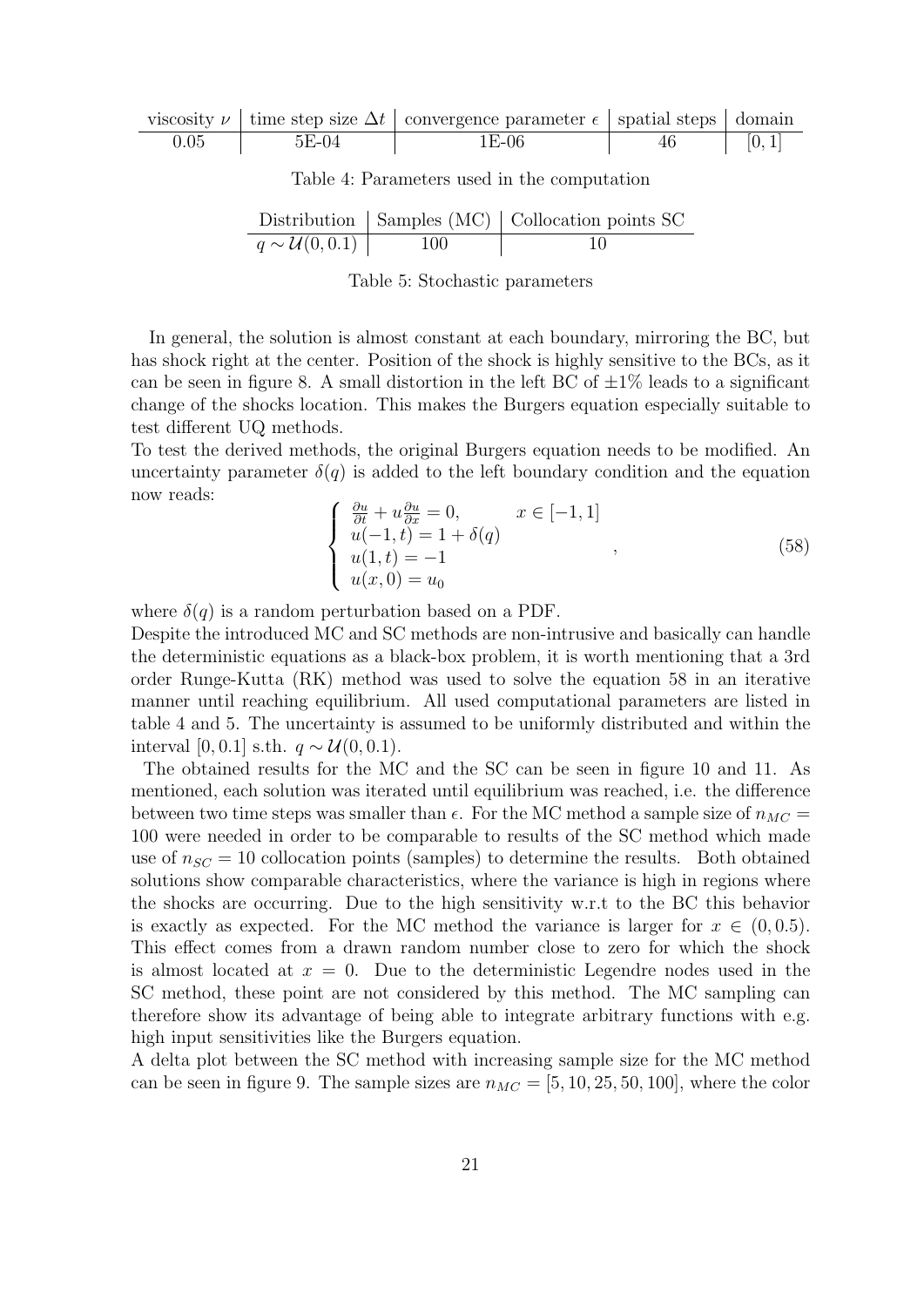<span id="page-29-0"></span>

Figure 9:  $\Delta$  between both methods with increasing  $n_{MC}$ 

intensity in the plots increases with  $n_{MC}$ . The plots show that for the expectation as well as the variance [MC](#page-5-2) method slowly converges towards the [SC](#page-5-3) methods solution with increasing sample size.

Because runtimes vary greatly due to the sensitive dependence of the solution on the [IC](#page-5-1) / [BC,](#page-5-17) a speed comparison is not reasonable for this problem. Nevertheless, as expected the [SC](#page-5-3) method is faster in practice when achieving comparable accuracy  $SC_{10}$  $SC_{10}$ : 525.9s to  $MC_{100}$  $MC_{100}$ : 4190.2s).

The obtained results for the [SC](#page-5-3) are identical as found in Kærgaard [\[6\]](#page-38-13). For the [MC](#page-5-2) sampling no such verification could be found, but the results are close to the ones computed by the [SC](#page-5-3) method and the deviations can easily be explained.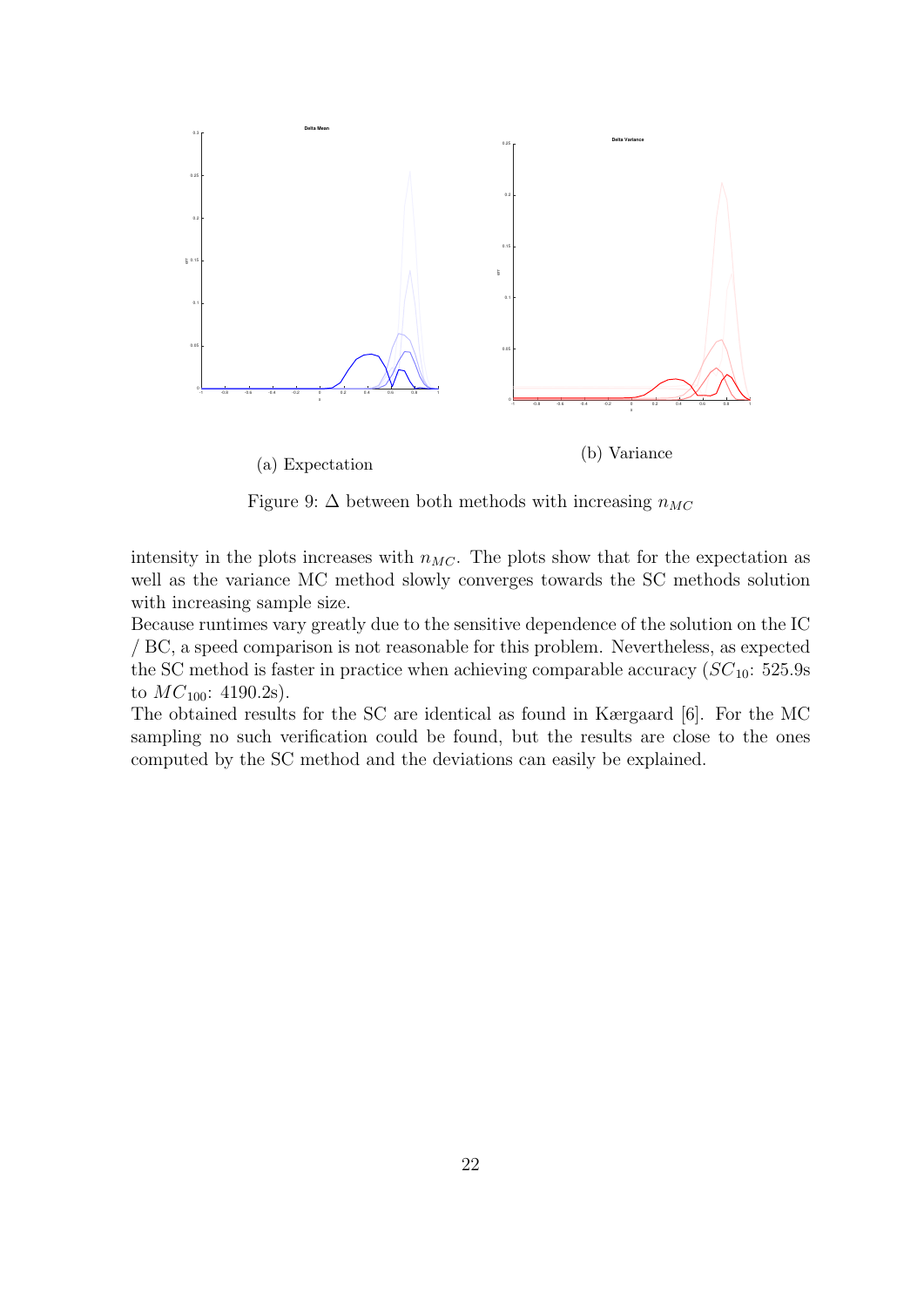<span id="page-30-0"></span>

Figure 10: Results for the [MC](#page-5-2) method

<span id="page-30-1"></span>

Figure 11: Results for the [SC](#page-5-3) method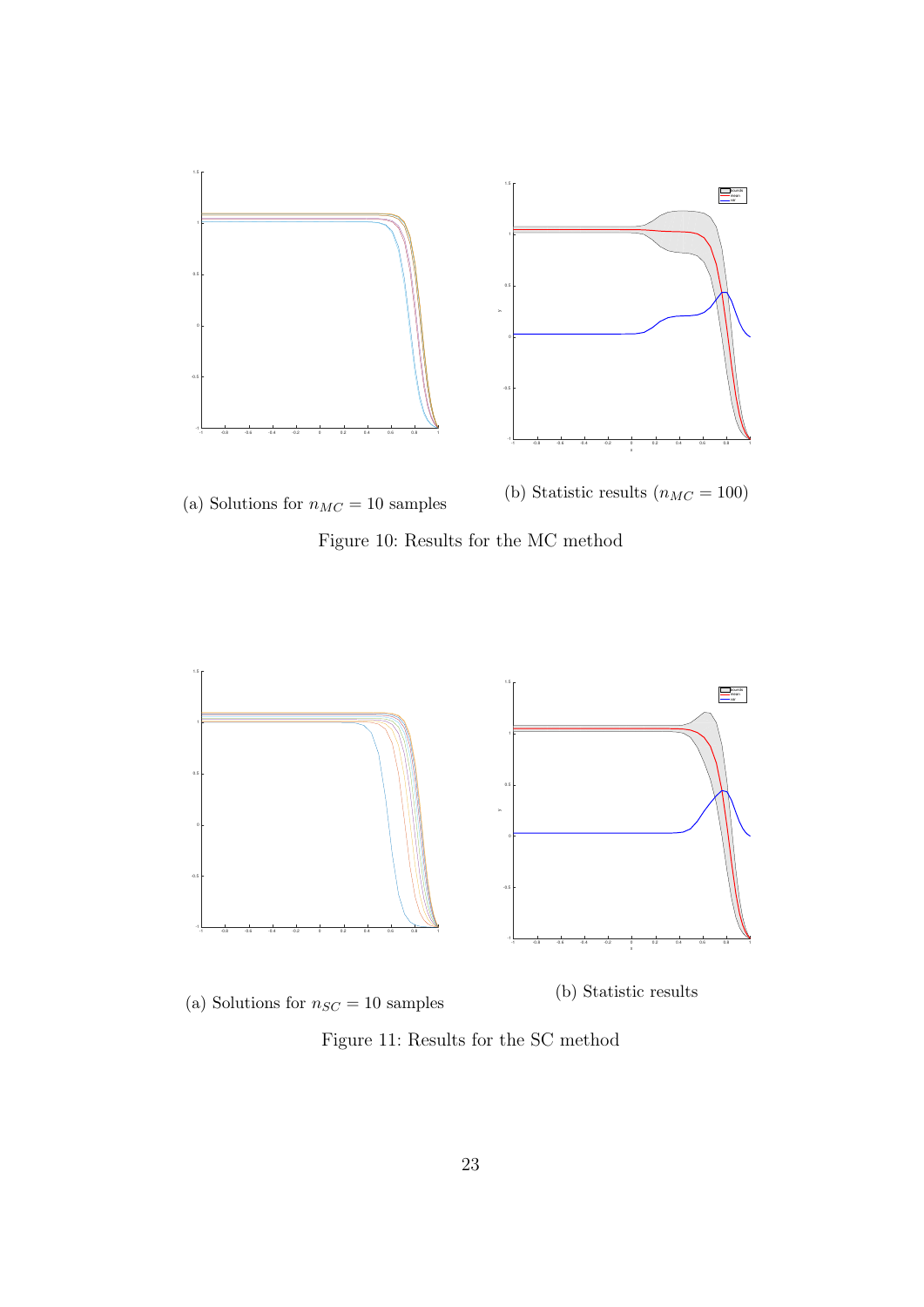## <span id="page-31-0"></span>6. Results

In this final section, the methods introduced in chapter [4](#page-18-0) will be used for the problem setting in chapter [2.](#page-9-0) The uncertainties for the wind speed, power curve and the thrust curve will be modeled and their impact upon the [AEP,](#page-5-8) the [QoI,](#page-5-7) will be measured. Runtimes for the various methods will then be compared afterwards.

### <span id="page-31-1"></span>6.1. Evaluation

Sadly the evaluation could only be performed for the PARK model. The eddy viscosity model caused the simulations to crash and thus made it impossible to obtain any results. Because the deterministic simulation was part of a previous work, this made it more difficult to revise the method and ultimately the time to do it was not sufficient. Additionally only univariate uncertainties are examined. The derived Smolyak sparse grids therefore won't be used in this section. Nevertheless, the sparse grid is implemented and has been verified to work by integrating over the hypercube  $\Omega = [-1, 1]^d$ .

#### <span id="page-31-2"></span>6.1.1. Wind speed

The uncertainty in the wind speed is supposed to be modeled as a Weibull distribution, as this kind of asymmetric [PDF](#page-5-4) is usually well suited to mimic natural wind resources. The probability density function for this kind of distribution reads:

$$
f_{A,k}(x) = \left(\frac{k}{A}\right) \left(\frac{x}{A}\right)^{k-1} \exp\left(-\left(\frac{x}{A}\right)^k\right),\tag{59}
$$

with scaling parameter  $A$  and a shape parameter  $k$ .

Data provided by large power company claims, that the standard deviation  $\sigma$  is between 2.2% and 8.6%. As it is unclear how these estimates were derived or measured, the mean value of 5.4% will be considered in this work. In other publications, such as Murcia et al. [\[9\]](#page-38-10), lower values in the magnitude of the lower bound have been accounted. In order to determine both parameters  $A$  and  $k$ , the value of the each measurement point would be the mean value of the Weibull distribution. To recreate the mean and standard deviation, an iterative solver would then be needed in order to approximate the parameter. Based on the equations for the mean:

$$
\mathbb{E}(X) = A\Gamma(1 + \frac{1}{k})\tag{60}
$$

and the variance:

$$
\text{var}(X) = A^2[\Gamma(1 + \frac{2}{k}) - (\Gamma(1 + \frac{1}{k}))^2],\tag{61}
$$

the goal would be to minimize the error through a [root-mean-squared error \(RMSE\)](#page-5-19) method.

However this did not work out well as the resulting distribution mostly had a strong asymptotic behavior at zero and also the measurement points, if proceeded like this,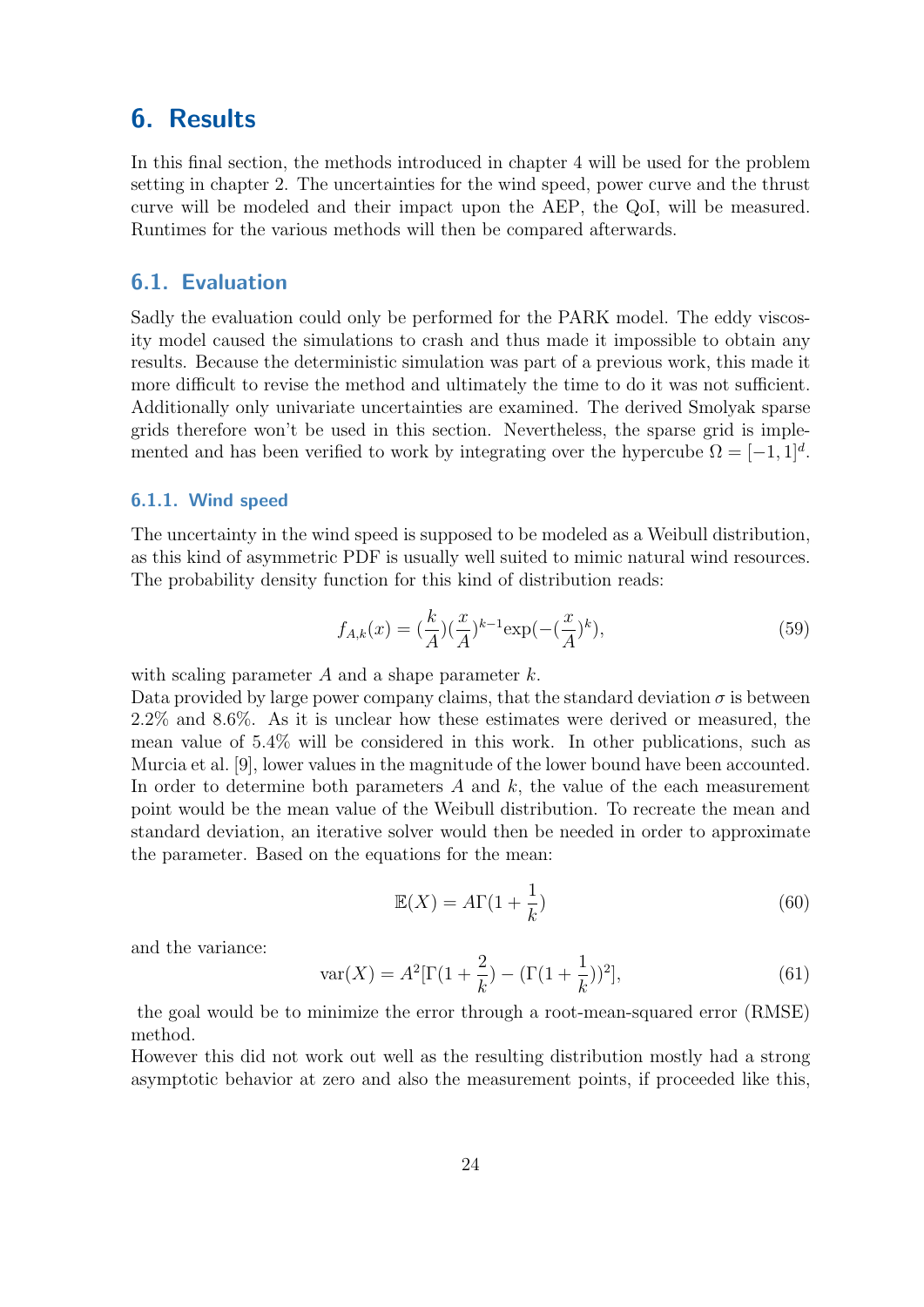<span id="page-32-2"></span>

Figure 12: Wind speed: statistics for different sample sizes/orders; MC(red), SC(blue)

would open a huge multidimensional probability space. To work around this problem, the premise of a Weibull distributed [RV](#page-5-10) was dropped and a normal distribution was assumed with  $\mathcal{N}(0, 0.054)$ . In the [MC](#page-5-2) case this distribution is then uniformly applied to the complete velocity vector, simply shifting all velocities. The obtained results for mean and variance can be seen in figure [12.](#page-32-2) Mean and variance both converge to the same value, even tough the [SC](#page-5-3) methods needs fewer points to achieve this.

#### <span id="page-32-0"></span>6.1.2. Power curve

The second uncertain parameter to examine is the power curve (see figure [2a\)](#page-10-2). For the power curve it is assumed, that the uncertainties are normally distributed and that the provided data is 99% accurate, thus  $\mathcal{N}(0, 0.01)$ . The data was also given by the industry, but is confirmed by Murcia et al. [\[9\]](#page-38-10).

For the Park model the results can be seen in figure [13.](#page-33-1) The mean values are almost equal, but the variance differ by a complete order of magnitude. It is unclear why, but increasing the [SC](#page-5-3) order did not improve the solution. The same Hermite polynomials have been used as for any other normally distributed uncertainty in this section.

### <span id="page-32-1"></span>6.1.3. Thrust curve

The last uncertain parameter is the thrust curve. Little to no data was found to model this uncertainty, but as the thrust curve is directly linked to the velocity deficit (equation [7\)](#page-12-1), it was modeled likewise. Again by the provided data from the industry and the assumption of a normal distribution, it is  $\mathcal{N}(0, 0.06)$ . The plots for mean and variance can be seen in figure [14.](#page-34-0) Here mean and variance are in the same order of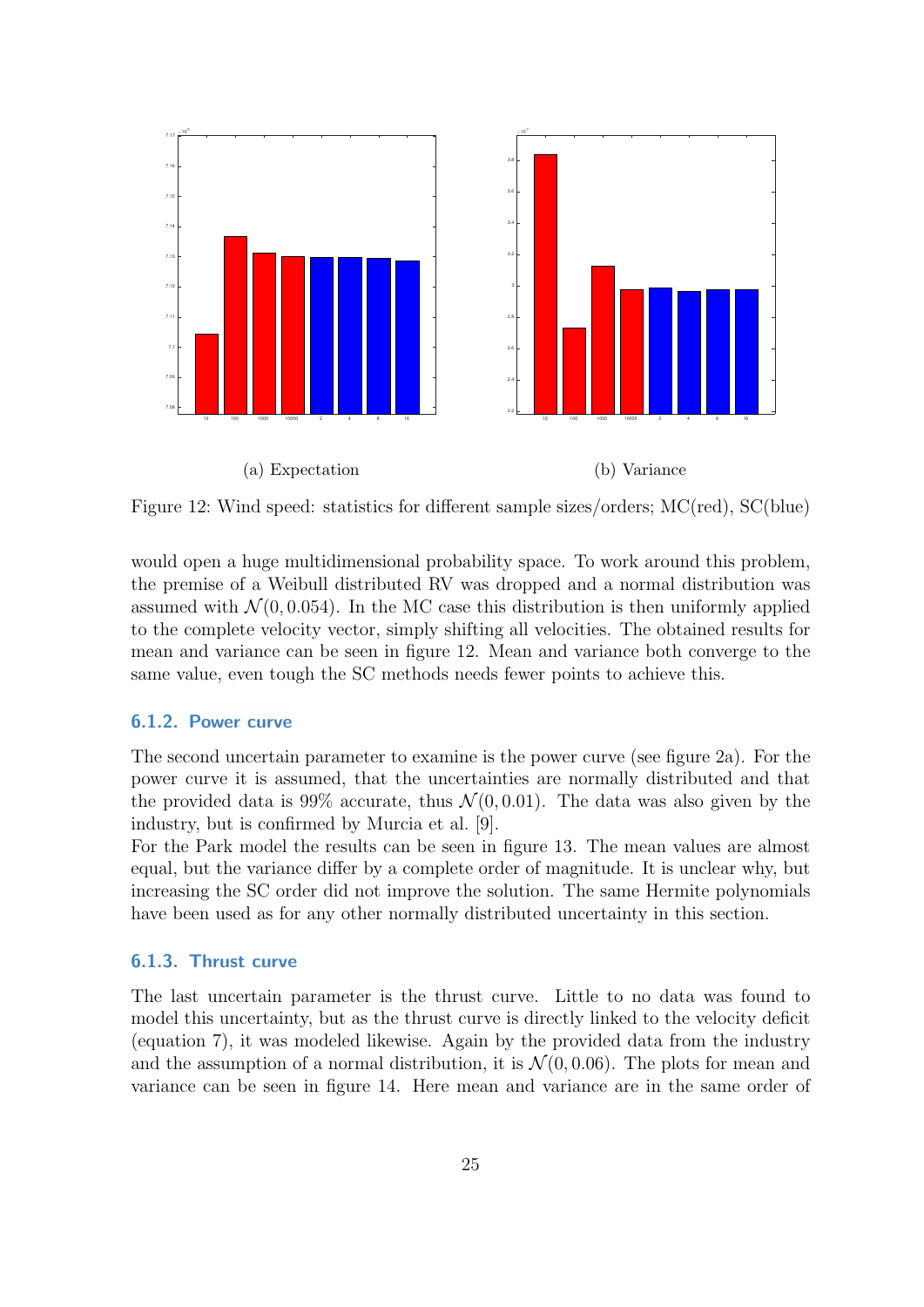<span id="page-33-1"></span>

<span id="page-33-2"></span>Figure 13: Power curve: statistics for different sample sizes/orders; MC(red), SC(blue)

| samples | $t_{MC}$<br> S | $\mu_{SC}$ [GWh] | order | $t_{SC}$<br> S | $\mu_{SC}$ [GWh] |
|---------|----------------|------------------|-------|----------------|------------------|
| 10      | 0.558          | 713498           |       | 0.198          | 712992           |
| 100     | 4.32           | 713051           |       | 0.350          | 712975           |
| 1000    | 40.947         | 713072           |       | 0.373          | 712960           |
| 10000   | 408.97         | 713042           | 16    | 0.715          | 712874           |

Table 6: Runtime comparison between [MC](#page-5-2) and [SC](#page-5-3)

magnitude and both seem to converge towards the same value.

### <span id="page-33-0"></span>6.2. Runtime analysis

Lastly the runtimes of both presented methods will be compared. All calculations were executed on the same machine, featuring an x86-architecture processor with 4x4.0 GHz and 8 available threads. Both methods scale well with the processors core count, as evaluations of each deterministic solve can be handled separately. Table [6](#page-33-2) lists all runtimes for different numbers of sampling points/orders for the wind speed evaluation on the PARK model. It can clearly be determined, that for a single probability dimension, the convergence rate of the [SC](#page-5-3) method is far superior for low dimensions.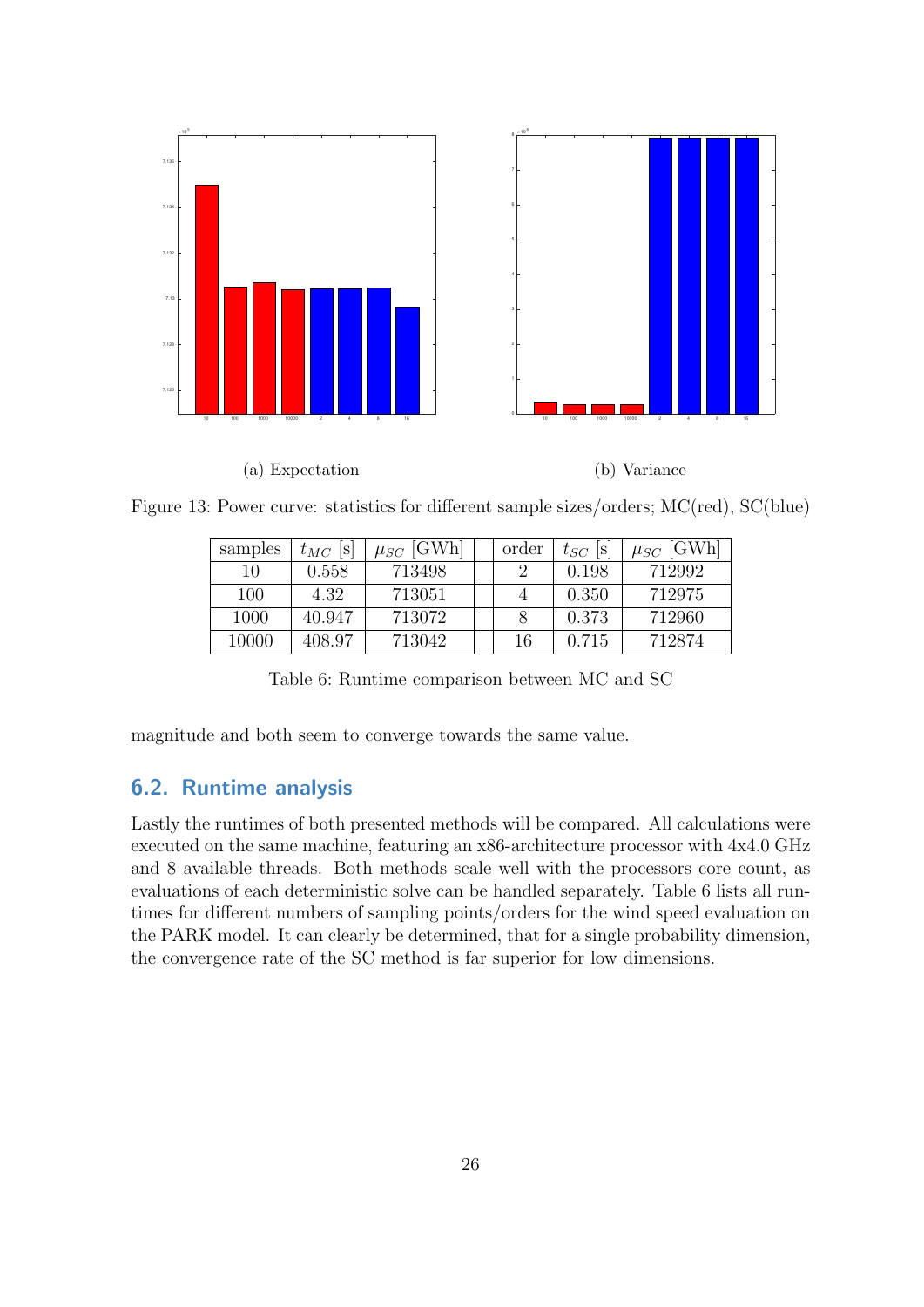<span id="page-34-0"></span>

Figure 14:  $C_t$  curve: statistics for different sample sizes/orders; MC(red), SC(blue)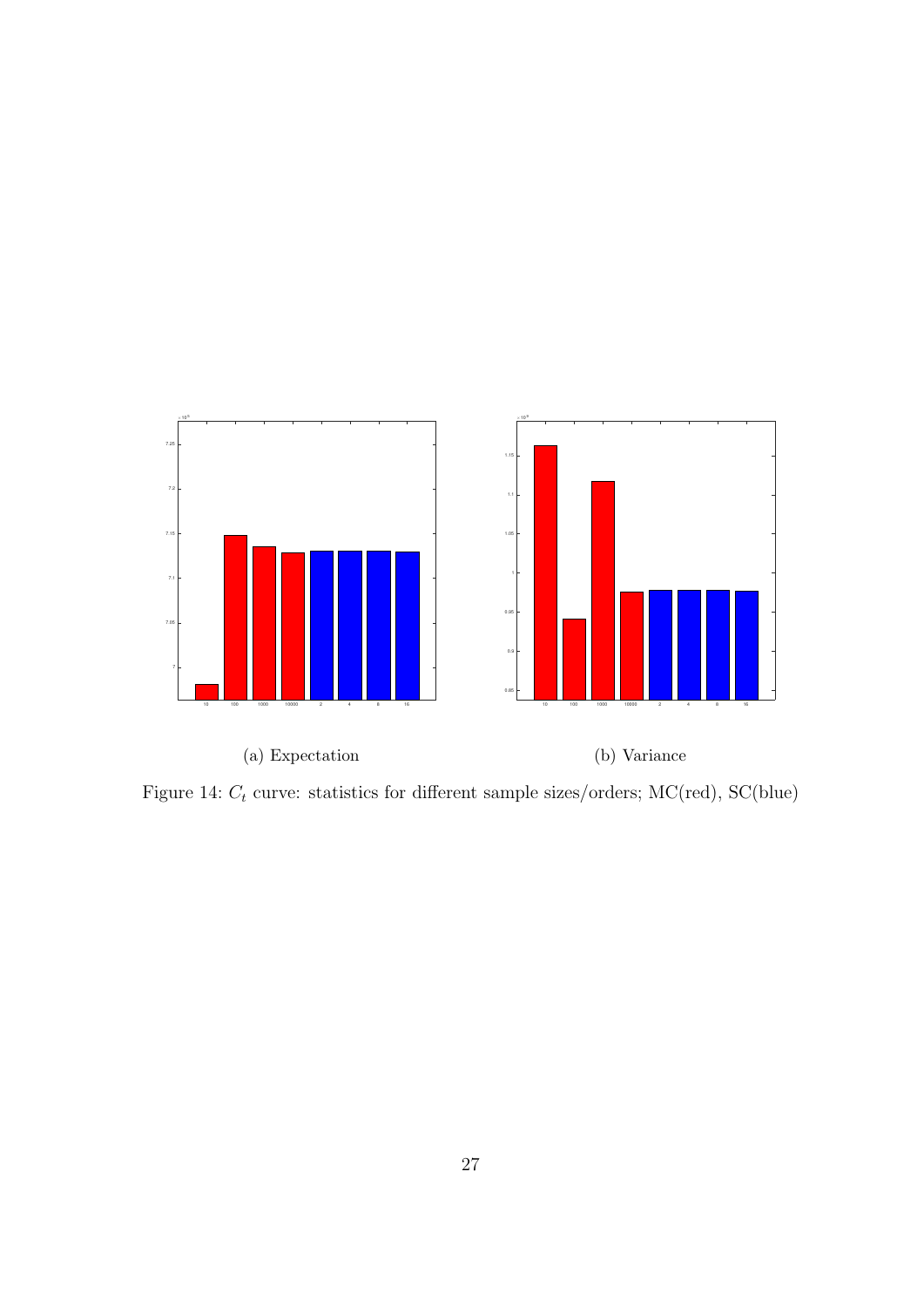# <span id="page-35-0"></span>7. Conclusion

### <span id="page-35-1"></span>7.1. Summary

To sum up the thesis, two methods for quantifying uncertainties have been introduced. Both methods have then been applied to the univariate Burgers equations and each advantages and disadvantages have been highlighted for this suitable test case.

The Monte-Carlo method was shown to be able to capture more properties of a given problem, but compared to the stochastic collocation having a slow convergence for small dimensions. Vice versa, the collocation method is computationally much cheaper, but ultimately suffers from the curse of dimensionality.

In order to also be suitable for medium to high dimensions, Smolyak sparse grid were introduced. These sparse grids were also implemented and verified to be working correctly, but due to problems later on, they were not tested on the [WFLOP](#page-5-5) problem, where they would have been needed.

In the end, problems with the deterministic solver and also with the implementation of the multivariate problem, left the work unfinished and lead to a foundation for future work.

## <span id="page-35-2"></span>7.2. Outlook

In a future project, fixing the eddy-viscosity wake simulation and implementing the multivariate cases of the [WFLOP](#page-5-5) problem would be the next step. Additionally, other uncertainties, such as the surface roughness, air density and the hub height are interesting candidates to investigate. Especially the hub height is of great interest as it is modeled as constant, like it is only viable for onshore wind farms.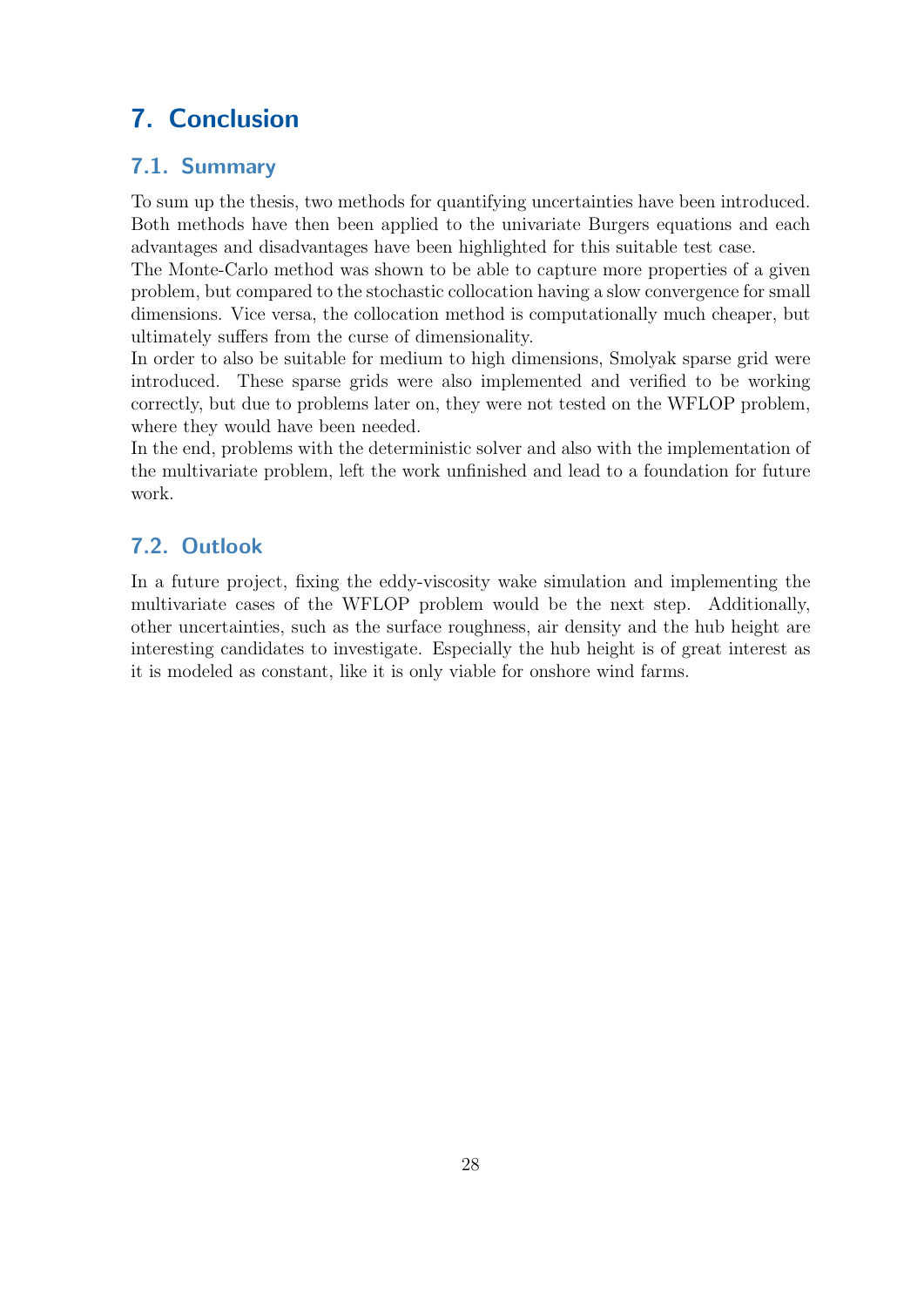# <span id="page-36-0"></span>A. Simulation code input parameters

In the following table the input parameters that are required for the simulation code are listed.

<span id="page-36-1"></span>

| 0.0002<br><b>SITE</b><br>surface_roughness<br>turbulence_intensity<br>0.1<br><b>SITE</b><br>winddata.csv<br>winddata_file<br>WINDDATA<br>0 for ini and 1 for xml<br>$\overline{0}$<br>TURBINE<br>turbine_parameter_source<br>80<br>if source is json<br>diameter<br>TURBINE |          |
|-----------------------------------------------------------------------------------------------------------------------------------------------------------------------------------------------------------------------------------------------------------------------------|----------|
|                                                                                                                                                                                                                                                                             |          |
|                                                                                                                                                                                                                                                                             |          |
|                                                                                                                                                                                                                                                                             |          |
|                                                                                                                                                                                                                                                                             |          |
|                                                                                                                                                                                                                                                                             |          |
| if source is json<br>80<br>TURBINE<br>hub_height                                                                                                                                                                                                                            |          |
| $\overline{3}$<br>if source is json<br>cut_in_speed<br>TURBINE                                                                                                                                                                                                              |          |
| 25<br>if source is json<br>TURBINE<br>cut_out_speed                                                                                                                                                                                                                         |          |
| if source is json. List<br>TURBINE<br>0.5<br>ct_curve                                                                                                                                                                                                                       |          |
| with speed and $C_t$                                                                                                                                                                                                                                                        |          |
| values                                                                                                                                                                                                                                                                      |          |
| if source is json. List<br>0.5<br>TURBINE<br>power_curve                                                                                                                                                                                                                    |          |
| with speed and power                                                                                                                                                                                                                                                        |          |
| values (in MW)                                                                                                                                                                                                                                                              |          |
| if source is json. List<br>0.5<br>TURBINE<br>rpm_curve                                                                                                                                                                                                                      |          |
| with speed and RPM                                                                                                                                                                                                                                                          |          |
| values                                                                                                                                                                                                                                                                      |          |
| if source is xml<br>turbine.owtg<br>TURBINE<br>openwind_xml_file                                                                                                                                                                                                            |          |
| $0$ for AEP, 1 for effi-<br>objective_function<br>SIMULATION<br>$\theta$                                                                                                                                                                                                    |          |
| ciency, 2 for LCOE                                                                                                                                                                                                                                                          |          |
| 0 for no wake model,<br>$\overline{2}$<br>SIMULATION<br>wake_model                                                                                                                                                                                                          |          |
| 1 for PARK, 2 for                                                                                                                                                                                                                                                           |          |
| modified PARK, 3                                                                                                                                                                                                                                                            |          |
| for eddy viscosity                                                                                                                                                                                                                                                          |          |
| if PARK or modified<br>false<br>PARK<br>calculate_wake_decay                                                                                                                                                                                                                |          |
| <b>PARK</b>                                                                                                                                                                                                                                                                 |          |
| if PARK or modified<br>0.07<br>PARK<br>wake_decay_constant                                                                                                                                                                                                                  |          |
| PARK and not calcu-                                                                                                                                                                                                                                                         |          |
| late wake decay                                                                                                                                                                                                                                                             |          |
| if PARK or modi-<br>PARK<br>openwind_intersection<br>true                                                                                                                                                                                                                   |          |
| fied PARK. Intersec-                                                                                                                                                                                                                                                        |          |
| tion of wakes is calcu-                                                                                                                                                                                                                                                     |          |
| lated with the max-<br>imum instead of the                                                                                                                                                                                                                                  |          |
|                                                                                                                                                                                                                                                                             |          |
| sum of squares, see                                                                                                                                                                                                                                                         |          |
| eq. $(?)$<br>if eddy viscosity.<br>$\mathbf{1}$<br>EDDY_VISCOSITY<br>discretization_scheme                                                                                                                                                                                  | $\theta$ |
| for backward Euler, 1                                                                                                                                                                                                                                                       |          |
| for Crank-Nicolson                                                                                                                                                                                                                                                          |          |
| $\cdots$                                                                                                                                                                                                                                                                    |          |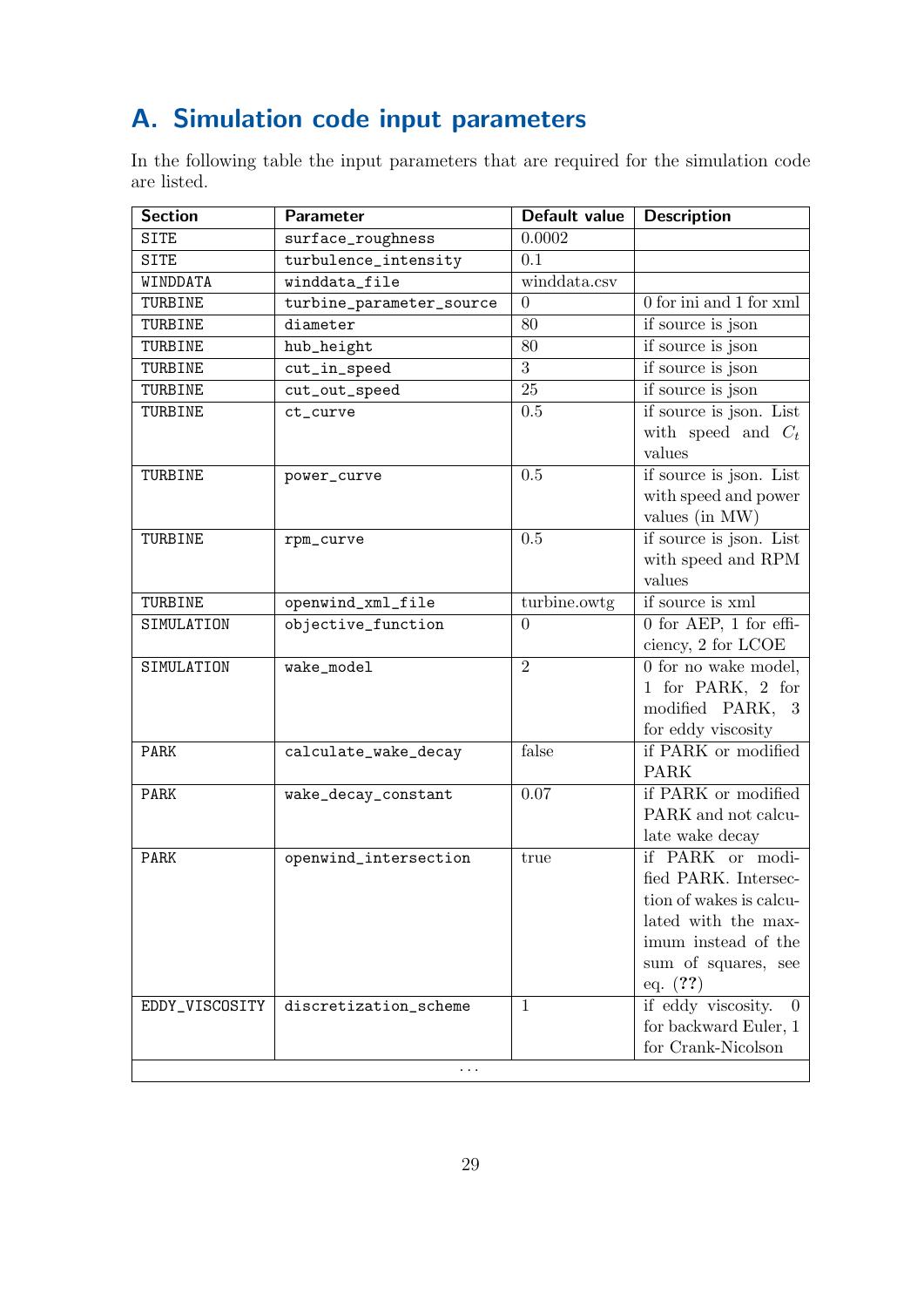| <b>Section</b> | Parameter                             | Default value | <b>Description</b>                                                                                                   |  |  |  |  |
|----------------|---------------------------------------|---------------|----------------------------------------------------------------------------------------------------------------------|--|--|--|--|
| EDDY_VISCOSITY | solution_algorithm                    | 1             | if eddy viscosity.<br>$\theta$<br>for Gaussian elimina-<br>tion, 1 for Thomas al-<br>gorithm (tridiagonal<br>solver) |  |  |  |  |
| EDDY_VISCOSITY | near_wake_filter                      | $\mathbf{1}$  | if eddy viscosity.<br>$\Omega$<br>for no filter, $1$ for<br>original filter, 2 for<br>linear, 3 for exponen-<br>tial |  |  |  |  |
| EDDY_VISCOSITY | max_wake_length                       | 50            | if eddy viscosity.<br>In<br>turbine diameters                                                                        |  |  |  |  |
| EDDY_VISCOSITY | ignore_deficit_below                  | 0.0002        | if eddy viscosity                                                                                                    |  |  |  |  |
| EDDY_VISCOSITY | x_stepsize                            | 0.1           | if eddy viscosity. $\Delta x$<br>in $D$                                                                              |  |  |  |  |
| EDDY_VISCOSITY | r_stepsize                            | 0.1           | if eddy viscosity. $\Delta r$<br>in $D$                                                                              |  |  |  |  |
| EDDY_VISCOSITY | calculate_wake_turbulence<br>increase | true          | if eddy viscosity                                                                                                    |  |  |  |  |
| EDDY_VISCOSITY | rotor_quadrature_points_d             | 6             | eddy<br>if<br>viscosity.<br>Number of quadra-<br>ture points $N_r$ ; must<br>be even                                 |  |  |  |  |
| EDDY_VISCOSITY | rotor_quadrature<br>_points_phi       | 6             | if<br>viscosity.<br>eddy<br>Number of quadra-<br>ture points $N_{\varphi}$                                           |  |  |  |  |

Table 7: Input parameters for the simulation code